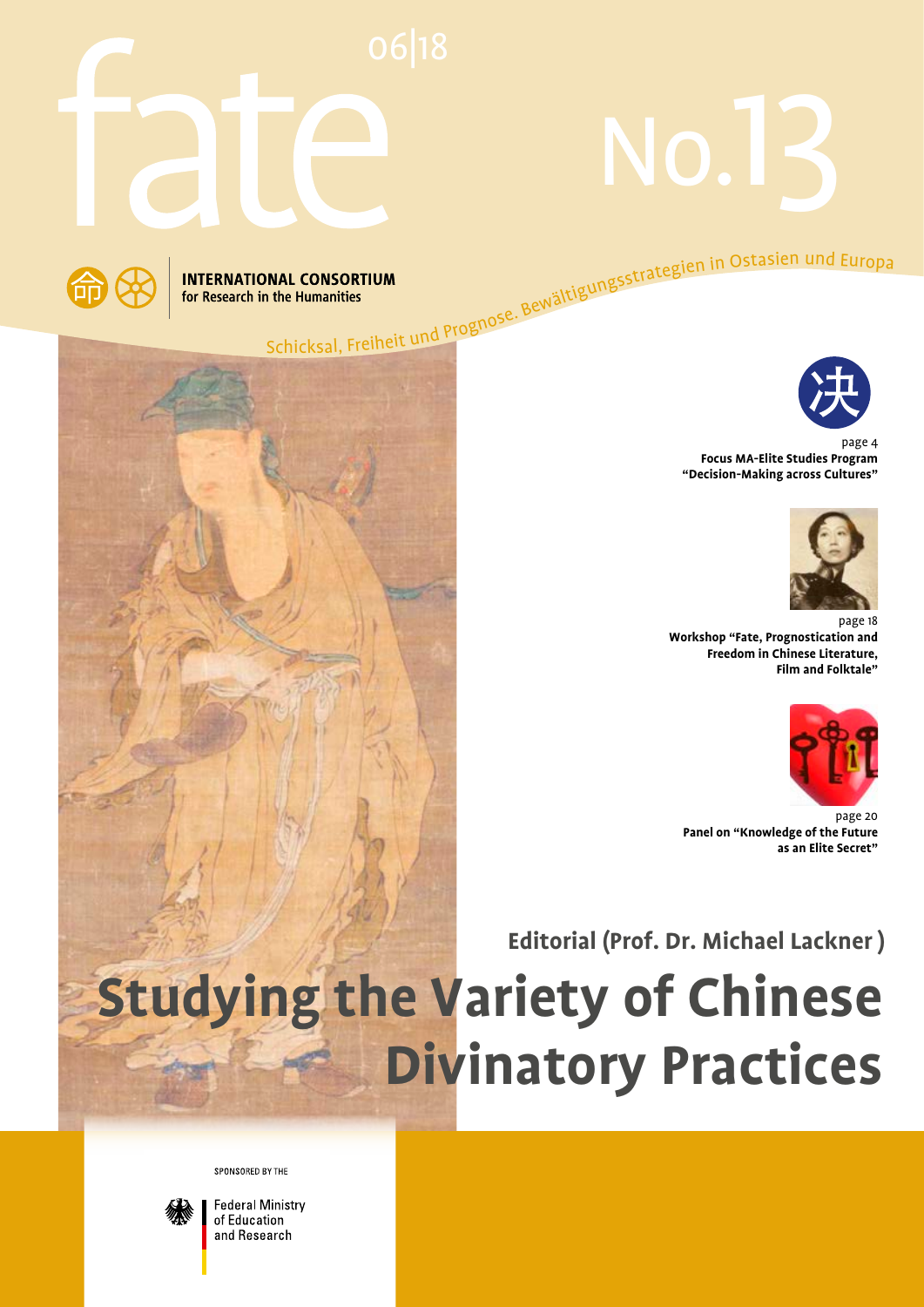# **IMPRINT**

# Publisher



**INTERNATIONAL CONSORTIUM** for Research in the Humanities

**INTERNATIONALES KOLLEG** für Geisteswissenschaftliche Forschung

Director Prof. Dr. Michael Lackner

Editor Dr. Rolf Scheuermann

The whole newsletter has been proofread by Dr. Sue Casson. Editorial assistance: Matthias Schumann and Juliane Krüger.

# **'Käte Hamburger Center (KHC)**

### **– Advanced Study in the Humanities'**

*is the official name of the ten 'International Consortia for Research in the Humanities' that are funded by the German Ministry of Education and Research. We are therefore sometimes referring to the 'IKGF' (Internationales Kolleg für Geisteswissenschaftliche Forschung) as KHC in our publications.*

# International Consortium

for Research in the Humanities Hartmannstraße 14 91052 Erlangen - Germany Telefon: +49 (0)9131 85 - 64340 Fax: +49 (0)9131 85 - 64360 Email: redaktion@ikgf.uni-erlangen.de Internet: www.ikgf.fau.de

ISSN (Print) 2364-2580 ISSN (Online) 2364-2661

Design and Layout Masami Hirohata

### Circulation and Print

This newsletter is published in English and printed in 750 copies. To receive regular information about ongoing events at the consortium, please subscribe to (ikgf-info). To receive the electronic version of this newsletter, please subscribe to (ikgf-news). Both actions are possible via our website www.ikgf.de. If you prefer to receive the printed version of this newsletter, please notify the editor.

We have endeavoured to obtain all rights of use for the publication of materials of third parties. In case rights of use have not been clarified, please contact the IKGF.

# Dear Readers,

This thirteenth issue of our newsletter covers the activities of the IKGF during the winter term 2016/17. During this period, the Consortium has opened itself up to new topics, among them the practice of spirit-writing discussed by IKGF Director Michael Lackner in the editorial. It was also during this period that we happily anticipated the now newly-established Elite MA programme "Standards of Decision-Making across Cultures", funded by the Bavarian Elite Network, which we describe in detail in our Focus.

This issue, of course, also contains summaries of the talks held in Erlangen by invited guests, visiting fellows, and staff, within the framework of our Lecture Series. Toward the end of the issue, you will also find a report on a conference that discussed notions of fate, freedom and prognostication in the context of Chinese Literature, Film and Folktale. A further short report introduces an interdisciplinary panel organized by members of the IKGF at the Symposium of the German Medievalists' Society in Bonn that examined knowledge of the future as elite secrets.

Once again, wishing you a pleasurable reading experience, we invite you to explore our current activities through the lens of this issue of our newsletter and look forward to receiving your feedback.

> Dr. Rolf Scheuermann (*Research Coordinator*)

*Title page: the famous immortal Lü Dongbin* 呂洞賓*. Source: https://commons.wikimedia.org/wiki/ File:The\_Daoist\_Immortal\_L%C3%BC\_Dongbin.jpg*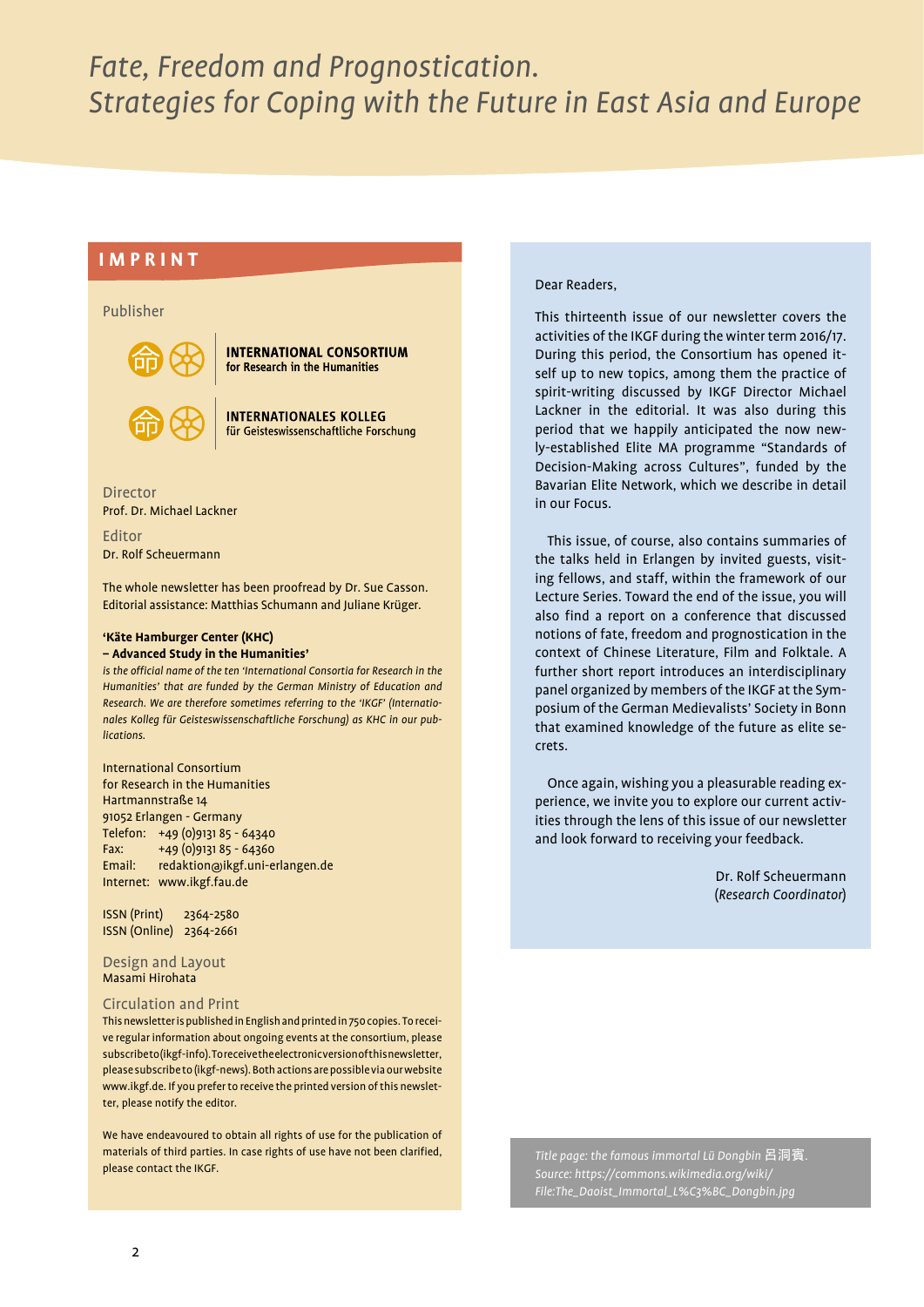# **Studying the Variety of Chinese Divinatory Practices**



When we discuss traditional East Asian, especially Chinese, techniques of predicting the future, immediate emphasis is placed on practices that are based on calculation: the calculations of the horoscope, the numerical combinations of the *Book of Changes*, the geomantic compass, the astro-calendrical instrument *shi*, the selection of auspicious days in the almanac, the use of dominoes for prediction and many more. The other side of divination, however, tends to take a back seat, even though the Chinese mantic tradition knows inspired prophecies as well. Thus, the Maoshan revelations have been studied by Michel Strickmann, and Stephen Bokenkamp recently visited the IKGF to make us even better acquainted with the prophetic text, Zhen'gao, a 4<sup>th</sup>-century revelation written in poetic verse. A text less shaped by revelation, but also considered prophetic, is the *tuibei tu*, or "backstroke panels", a kind of illustrated Chinese Nostradamus, which was introduced in 1973 by Wolfgang Bauer.

Even though we do not find figures in the Chinese tradition quite like the Old Testament prophets or Nostradamus, inspired prophecy repeatedly appears over the centuries: for example, in the children's songs that are collected explicitly in some dynastic histories and allegedly announce historical changes.

Needless to say, the interpretation of an oracle obtained through calculation also requires a great deal of intuition, wherefore the Ciceronian distinction between "artificial" and "natural" divination can only be a rough yardstick. Moreover, the oldest instruments of Chinese fortune telling, the oracle bones and the yarrow stalks, were repeatedly attributed with their own numinous efficacy; in other words, a kind of inspiration was ascribed to these objects.

The most common form of inspired prophecy in the Chinese-speaking world today is the practice of spirit-writing (planchette-writing). Here, two persons, or sometimes just one, use a forked stick (usually made of willow and peach wood), that is sometimes ornately decorated and is similar to a European dowsing rod. Into one of the two practitioners, a spirit descends and enables them to use the stick to write characters in a box full of sand. These mediums have been selected by the gods, often against their will, incidentally. The whole process is named after the bird *luan*, a kind of phoenix (*fuluan*, "to support the phoenix"). A person called a "reader" "translates" the characters, which are then written down by a "copyist". The ceremony, usually initiated by religious rituals, and sometimes accompanied by music, may be dedicated to specific questions, but the deity also provides general instructions regarding the moral betterment of either a specific cultic community or the world at large. The instructions thus obtained are often recorded in so-called "good books" (*shanshu*, morality books), i.e., literature for moral edification. These prophecies, which often take the form of poems, can thus apply to an individual, but – increasingly over the last centuries – to the course of the world.



*Photo: Michael Lackner, with kind permission of the Lanyang Museum.*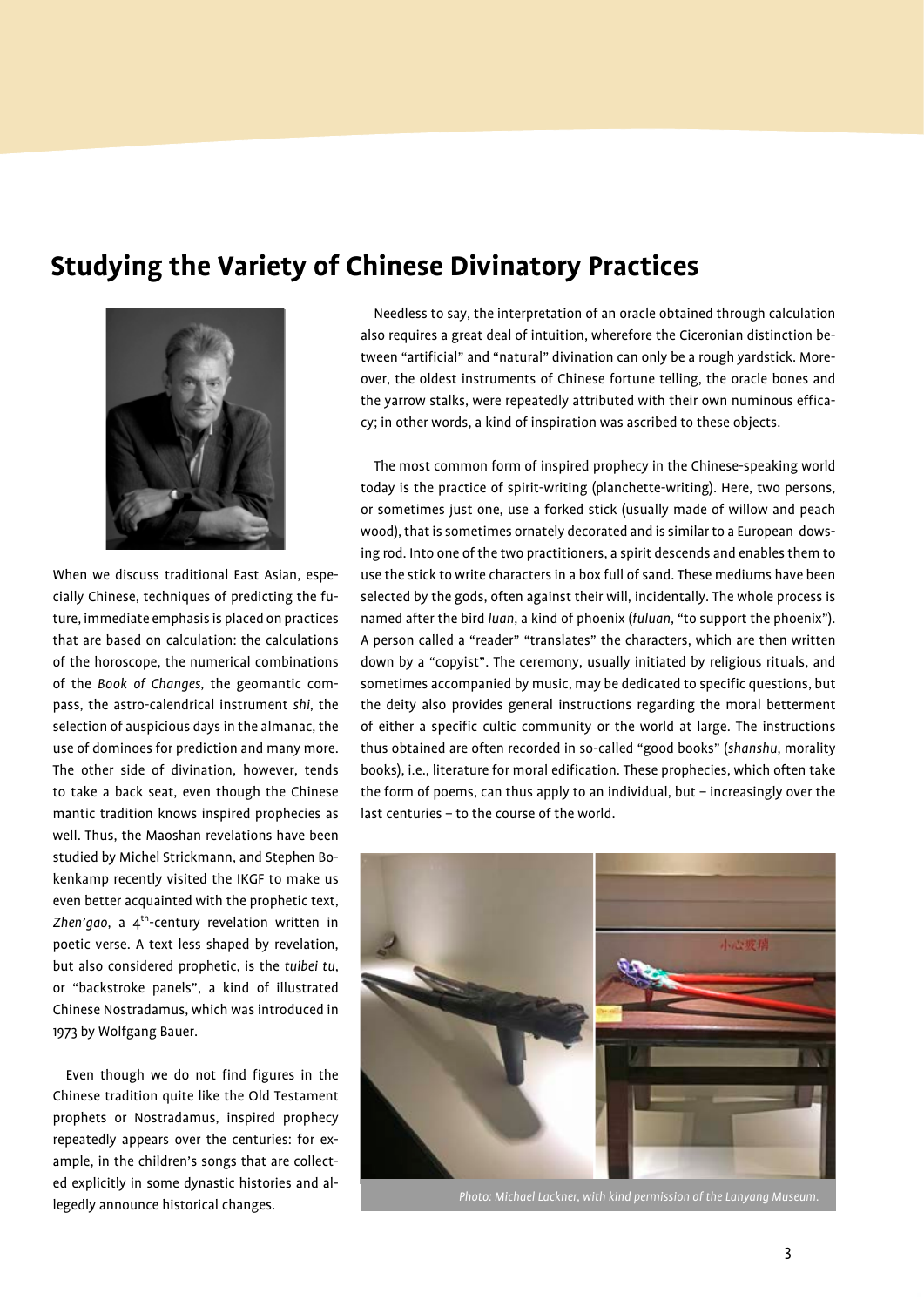In the 18<sup>th</sup> century, some of the most important scholars were involved in such séances; Ji Yun (1724-1805), one of the compilers of the most significant collection of books in Chinese history, the *Siku quanshu*, wrote copious notes on his experiences with the practice, which testify to his skepticism regarding certain mediums, but also to his deep-seated belief in the accuracy of true oracles. One of his colleagues even published an anthology of "morality books," an admonitory type of literature that often contained apocalyptic warnings.

The IKGF intends to devote greater efforts to exploring this phenomenon, which has so far received scant research attention. For the first

time, anthropologists of religion and historians will soon come together to establish a comprehensive picture of the practice, its history, and the underlying worldview.

Moreover, on the recommendation of my colleague, Philip Clart, I recently visited an exhibition on the *fuluan* in the Lanyang Museum in Taiwan. The curator has established connections to numerous cult communities and thus succeeded in creating an aesthetically pleasing, informative presentation. Especially in the context of the exhibition on the material culture of divination in China and Europe, planned by the IKGF together with the Germanic National Museum in Nuremberg, such objects seem highly relevant. Two Chinese "dowsing rods" from the Lanyang Museum are shown above as examples:

> Prof. Dr. Michael Lackner *(IKGF, Director)*

# **FOCUS**

# **MA-Elite Studies Program "Standards of Decision-Making across Cultures"**

Elite MA program Standards of Decision-Making Initiated

The IKGF family is growing. Starting from the winter term 2017/18, the International Consortium for Research in the Humanities reaches a new dimension with the launch of the Elite-Master Program entitled "Standards of Decision-Making Across Cultures (SDAC)". Graduates of this program will have learnt how to adopt a culturally sensitive, discerning stance when participating in real-world decision-making, both in an international and specifically in an Asian-European context, as the program is closely connected with the program of Chinese Studies at FAU.

Zulfiya Ukbava and Valentina Chernaya, both from Russia, recently joined the Master's program and are expecting "to get an understanding of Western mentality compared to Eastern cultures." These two students are not the only ones who came from abroad to study in the SDAC, as the group of students and

lecturers associated with the master's program is outstandingly international. It is "a great way to establish contacts between countries," not only within the academic context of the program but also amongst the scholars, as Valentina Chernaya puts it.

However, initiating the Master's program has been an intensive process. In late summer 2015, Michael Lackner, Esther-Maria Guggenmos, Philipp Balsiger, and Rolf Scheuermann of the Consortium outlined the first draft application for SDAC. The Elite-Master Programs of the Elite Network Bavaria are aiming to support exceptionally talented, highly motivated students by offering an academic setting which is demanding and excellent by international standards, based on new interdisciplinary concepts, with an intensive student tutoring program. The Elite Network of Bavaria covers all fields of study: humanities and so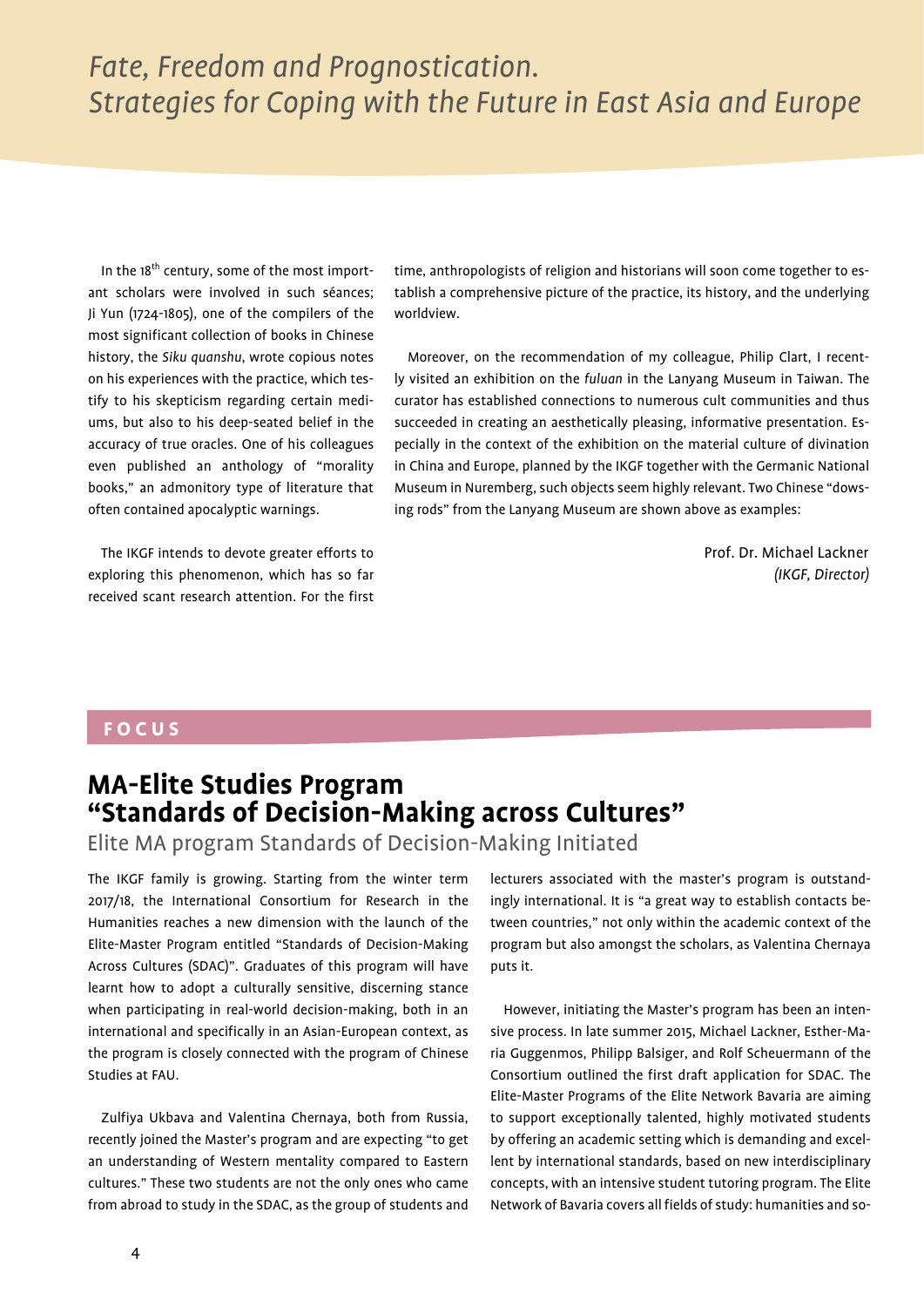cial sciences, natural sciences, engineering, computer sciences and life sciences. After successfully presenting the program together with FAU president, Prof. Dr.-Ing. Joachim Hornegger, at the Bavarian Ministry of Science, Research, and Arts in Munich, in January 2017, the ministry accepted the proposed program without restrictions. Consequently, two new professorships in Anthropology, a visiting professorship, as well as positions for three research assistants and a coordinator were established.

## **Why such a Program?**

A natural reason for initiating such a program was so that the unique expertise developed at the IKGF in the field of cultural studies could be made available to students. On an institutional level, SDAC operates independently of the IKGF, which allows both institutions to support and enrich each other. When the applicants began their undertaking, they quickly noticed that several academic trainee programs related to the topic of decision-making already existed in Germany, focusing on rationality as the major ground for decisions. Hence, the consideration of culturally diverse, traditional aspects of decision-making processes as important factors was seen to be a lacuna, so SDAC will profit immensely from the competences of the IKGF in this field. By offering the Elite-Master Program SDAC in the field of cultural studies to an expected number of ten to twenty selected international students per year, the Consortium will pursue its integration into the Faculty of Humanities at the University of Erlangen-Nuremberg. SDAC will serve as a link between the acclaimed research program of the IKGF and further training programs of the Faculty in particular and the University of Erlangen-Nuremberg in general. Also, the SDAC Elite-Master Program will build up new competencies and also reinforce the existing capabilities of the Faculty of Humanities in the field of cultural studies. Even though SDAC runs as an independent program, its courses are, at the same time, open to highly qualified students following other master's programs at the University of Erlangen-Nuremberg.

Following the example of the IKGF, the SDAC leadership took care to form an international, interdisciplinary group of staff and students. The staff positions were filled by scholars from China, France, Italy, and Egypt. From among approximately 50 applications from students from all over the world, the selection committee chose the most promising candidates for the initial intake, that started in October 2017. It includes students

from South America, East Asia, Russia, and Germany, with training in different disciplines, such as economic, law, politics, anthropology, philosophy, and others.

## **Studying abroad at Beijing University**

Students Zulfiya Ukbava and Valentina Chernaya are convinced that the master's program will help them to develop a network with people from different continents. They compare the Elite Network Bavaria to an intercultural, interdisciplinary social platform since the new students participate in several get-togethers, where they meet members of the Elite Network from various cultural backgrounds and other disciplines, such as natural sciences. The graduate students are also enthusiastic about having an opportunity to apply their theoretical education to both academic and everyday situations in Chinese culture by spending their third semester at the European Center for Chinese Studies (ECCS) in Beijing. They encounter a program that attaches great importance to developing a sensibility for cultural variances and the different cultural impacts on the decision-making process, up to metaphysical questions related to this process. Concretely, the trainees shall be enabled to recognize, among other things, the historical background of specific behavioral patterns, or the specific cultural motivation of a symbolic act. Hence, the program is less aligned with the particular knowledge of mainstream issues and fashionable ways of acting than with the knowledge and awareness of underlying traditional values.

The specific expertise opens up job perspectives for the graduates in professions concerned with culture, politics, and business, as well as in intercultural work environments, where the aforementioned fields of study intersect. Graduates will be capable of adopting a culturally sensitive and discerning stance when participating in real-world decision-making, both in an international and specifically Asian-European context. Sumaira Abbas, a SDAC student from Pakistan, thinks that the Master's program has a promising outlook: "It is my second day and I'm already learning a lot. People are very polite and welcoming as well." She is looking forward to doing a Ph.D. within the field of decision-making at some point in the near future.

Stéphanie Homola and Juliane Krüger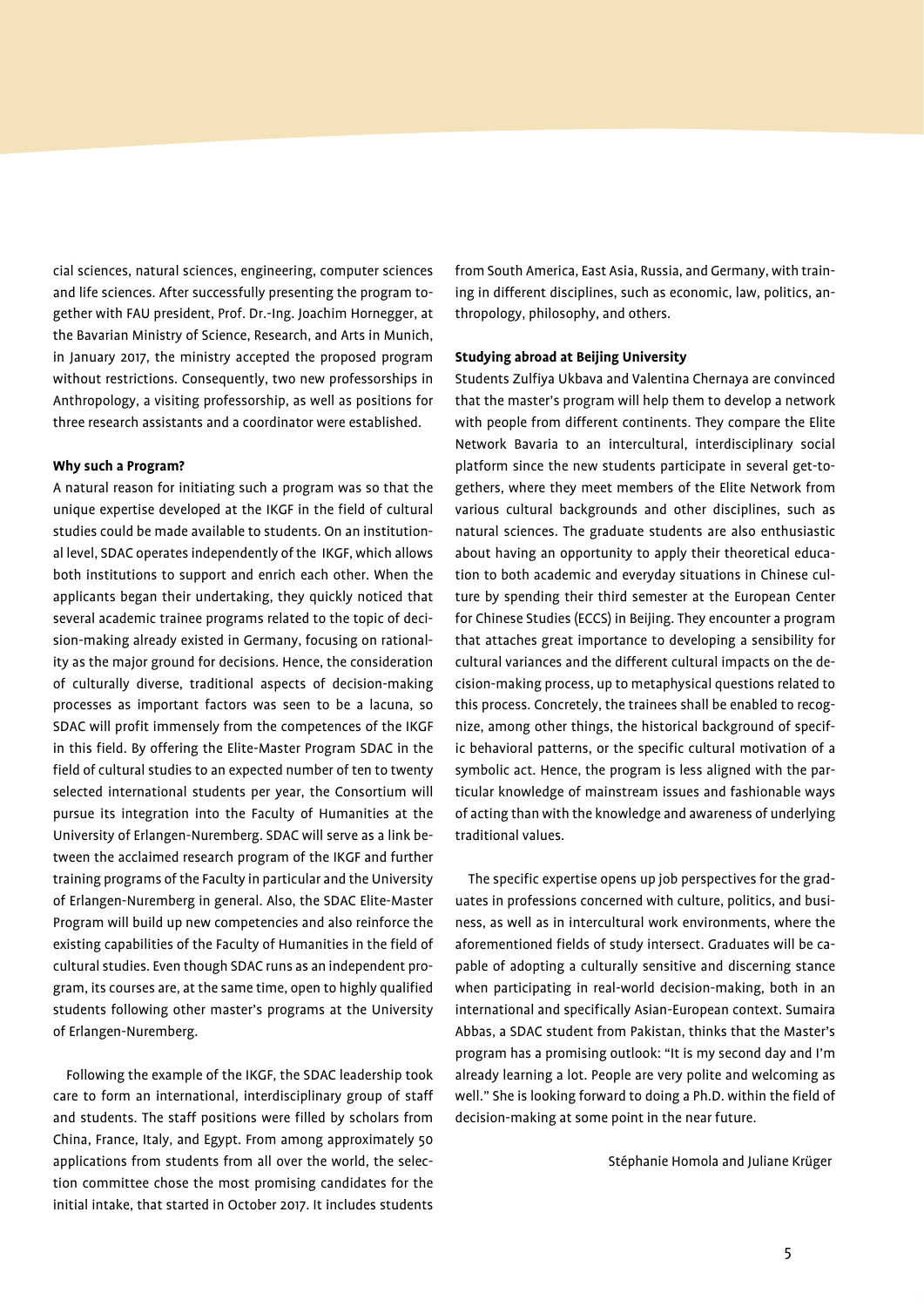# **LECTURE SERIES WS 2016**

# **"So werden uil grosser nuyüng inder welt": German Vernacular Translations of John of Rupescissa's Vade mecum in tribulatione (1356)**

Robert E. Lerner (*Northwestern University*)

During the late medieval period, the southwestern area of Germany was particularly receptive to prophecies. One noteworthy example is the reception of John of Rupescissa's *Vade mecum in tribulatione*, written in the papal prison of Avignon in 1356. In this treatise, John, a Franciscan friar, prophesizes about imminent disasters, such as storms, wars, and plagues, which would hit all of Christianity over the next decade. The treatise further predicts that the lower classes of society will rise up against the political elites and the clergy and topple them three and a half years before the commencement of the reign of Antichrist. However, all of these trials and tribulations would serve a larger good. Most importantly, the clergy would be stripped of their riches and be returned to a state of purity and poverty reminiscent of the model of Jesus Christ. This critique of the social elites points to some of the characteristics of the text. Even though the treatise is but one among many prophecies of the medieval period, it is noteworthy for its detailed predictions and the sympathetic depiction of the lower social classes and their role in exerting "popular justice" (*justitia popularis*) in the name of God.



Despite the detailed depiction of future events, the 1360s, for which the above disasters had been predicted, passed without any of the prophecies coming true. This, however, was not the end of the history of John's treatise, which was only at its beginning. In a fascinating turn of events, it was copied, translated, and revised in seven vernacular languages all over Europe. The Southwestern area of Germany was central in these efforts: three independent versions came into existence in an area stretching over no more than one hundred kilometers. Of particular importance is the fact that all of these texts were written in the second half of the  $15<sup>th</sup>$  century, so almost exactly one hundred years after the initial prophecies. To adjust the obviously incorrect timeframe of the original treatise, the German authors predicted the impending disasters for the 1460s instead of the initial date one hundred years earlier. Moreover, the German authors, some of whom were members of the local elites, significantly changed the prophecies of the treatise. In particular, they erased all reference to "popular justice" and the redeeming role of the lower social classes, sometimes even speaking of the unbelieving "rabble." One of the translations instead introduced the figure of a true Roman emperor (*Kaiser*), who would restore order and propagate the "original truth." The German translations were part of a larger set of European vernacular translations which all appeared in the late 15<sup>th</sup> century without any one particular historical situation explaining their production. Yet, the German texts were distinct in their condemnation of the lower classes. French and Spanish translations do not share the contempt for the "common man," but display sympathy. The translations thus clearly show the imprint of their authors and the social context in which they were produced, providing a fascinating insight into the reception of prophetic thought in the late medieval period.

Robert E. Lerner's work forms part of an international research project which he is pursuing together with Pavlína Rychterová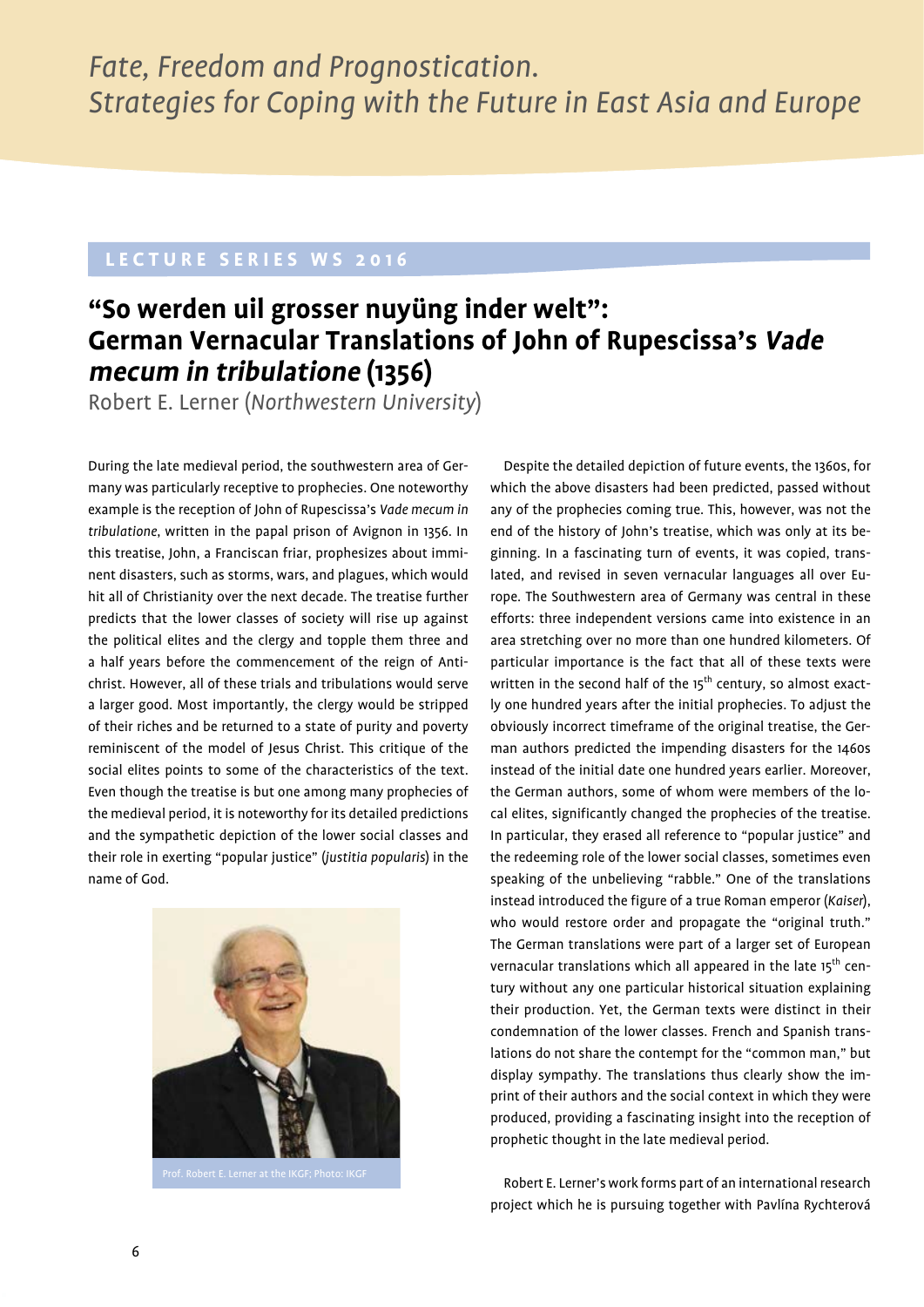*ikgf.fau.de > Publications > Lectures > Listen online…*

from the Austrian Academy of Sciences. The project seeks to explore the conditions under which the different translations of John's treatise were produced. It has already brought to light many of the connections between the texts produced in different regions. The project also aims to explain why these texts were produced almost simultaneously during this period as

well as the differing reception of key concepts such as "popular iustice."

> Matthias Schumann (*IKGF Research Fellow*)

# **LECTURE SERIES WS 2016/2017**

Overview of the lectures in the winter semester 2016 / 2017

18.10.2016: "So werden uil grosser nuÿung inder welt": German Vernacular Translations of John of Rupescissa's Vade mecum in tribulatione (1356) **Robert E. Lerner** *(Department of History, Northwestern University)*

25.10.2016: Aspects of the Computistic Argument in Song Dynasty Cosmological Visualizations **Holger Schneider** *(Chinese Studies, FAU Erlangen-Nürnberg)*

15.11.2016: Political Theory in the Middle Ages and the Art of Mastering the Human World's Uncertainty **Bee Yun** *(Political Science and Diplomacy, Sungkyunkwan University Seoul; IKGF Visiting Fellow*)

22.11.2016: Resources of Prognosis in the Byzantine Empire **Michael Grünbart** *(Byzantine and Modern Greek Studies, University of Münster)*

13.12.2016: Disasters and Celestial Phenomena in Eleventh-Century Political Discourse in China **Martin Kroher** *(Chinese Studies, FAU Erlangen-Nürnberg; IKGF Research Fellow)*

10.01.2017: Aesthetic Dimensions of Rituals: Social Functions and the Performativity of Prognostic Rituals **Aida Bosch** *(Sociology, FAU Erlangen-Nürnberg)*

17.01.2017: Towards a New Philosophy of History? The Morphology of Cultures and the Limits of Individual Freedom **David Engels** *(Roman History, Université Libre de Bruxelles)*

24.01.2017: Letting the Right Ones In: Court-Sanctioned Memories of Diviners, Healers, and Artisans in Five Mid-Sixth- to Mid-Seventh-Century Dynastic Histories **Stephan Kory** *(Chinese Studies; IKGF Visiting Fellow)*

31.01.2017: Interpreting the Mandate (ming 命) in Premodern China: Zhu Xi's (1130-1200) Philosophical and Mantic Discourse **Maud M'Bondjo** *(Chinese Studies, Centre de Recherche sur les Civilisations de l'Asie Orientale; IKGF Visiting Fellow)*

07.02.2017: Theorizing Prediction **Philipp Balsiger** *(Philosophy, FAU Erlangen-Nürnberg; IKGF Visiting Fellow)*

# **L E C T U R E S E R I E S**

Tuesday Evenings 6:15 - 7:45 p.m.

During the semester, the IKGF holds a lecture series at which the visiting fellows are given the opportunity to present results of their research and invited guests lecture on the topic of the consortium from the perspective of their respective expertise. In the following the presenters of the past winter semester 2016/17 summarize their contributions. The lectures of the summer semester 2017 will be part of the next issue of *fate*.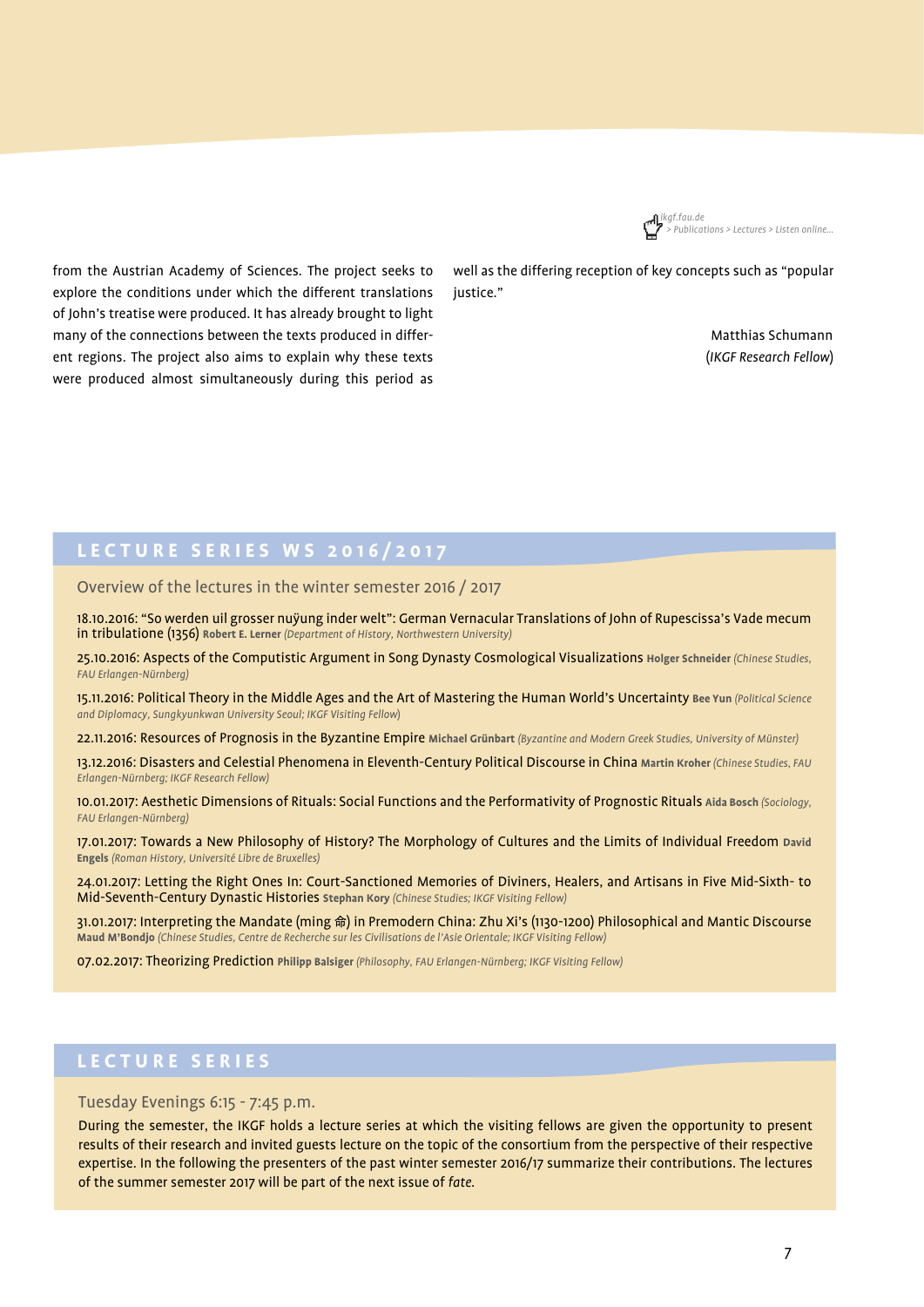# **Aspects of the Computistic Argument in Song Dynasty Cosmological Visualizations**

Holger Schneider (*Chinese Studies, FAU Erlangen-Nuremberg*)

In certain cultures, early cosmological knowledge has commonly been encoded, archived, and transmitted in the form of charts, tables, and diagrams. In the Chinese tradition, the spatial and quantitative dimension of these methods for connecting concepts and their correlations are commonly associated with the Image and Number School (*xiangshu* 象數), which originated in the Han-Dynasty (206 B.C.–220 A.D.). It was followed by its more text- and language-oriented acquaintance and counterpart, Meaning and Principle (*yili* 義理). One of the most influential sources of early knowledge about the workings of the cosmos is the Book of Changes (*Yijing* 易經), which is simultaneously a manual for divination that has been sanctioned for centuries as well as a preeminent Confucian classic. Enriched over centuries by growing layers of commentaries, different types of strategies were employed to argue for the efficacy of the practice of *Yijing*-divination by relating its technical tweaks to an ever more unified theory of nature.



四象生八卦第十 The Four Images generate the Eight Trigrams, Nr.10 Photo: 摛澡堂四庫全書薈要,經部,易類,三卷.

Among the more abstract of these strategies is the introduction of a visual language of algebraic graphs, a language that is both accessible as well as strictly regimented. Among the earliest in the long, rich history of diagrams dealing with the *Yijing* since the invention of book-printing is a collection of 66 depictions, alongside linear verbal expositions, ascribed to the scholar-official Liu Mu 劉牧 (?1011 –?1064) of the Northern Song (960–1126). It has been transmitted under the title "Diagrams fathoming the hidden in the numbers of the Changes" (*Yishu gouyin tu* 易數鉤隱圖). This fascinating body of material is utterly inaccessible due to its technical sophistication and formal abstraction, but also due to the uncertain authorship of several of its sub-chapters, and has therefore been unjustly neglected by modern scholarship. A closer look reveals that it is a work of meticulous historical rediscovery in some aspects and immensely creative invention in other regards. This talk introduced several graphic depictions, appearing in Liu Mu's work for the first time in the transmitted literature, some of which would become a topic of intense debate in subsequent times. Among these are the so-called "Magic Square of the Order of Three" (*Luoshu* 洛書) and the configuration of linear trigrams, later known as the *Houtian bagua tu* 後天八卦圖.

Analysing Liu Mu's selective use of classical as well as apocryphal commentaries on the *Yijing* in contrast with his use of numerical diagrams, we tried to understand the role played by the *quantitative* and *qualitative* aspects of numbers in his thought. The *Yijing*, being a complex structure of text, image, number, and diagram, lends itself, to some degree, to formal recoding, which proves to be a prime motif underlying the work of Liu Mu. By contrasting the formal properties of a range of concepts dating back to the Image and Number school with Liu Mu's more innovative charts and diagrams, we aim to establish to which degree these diagrams themselves were employed as the tools for discovering new formal solutions by way of experiments on the one hand and as a formal language to corroborate existing knowledge with apparently incontrovertible formal proof on the other.

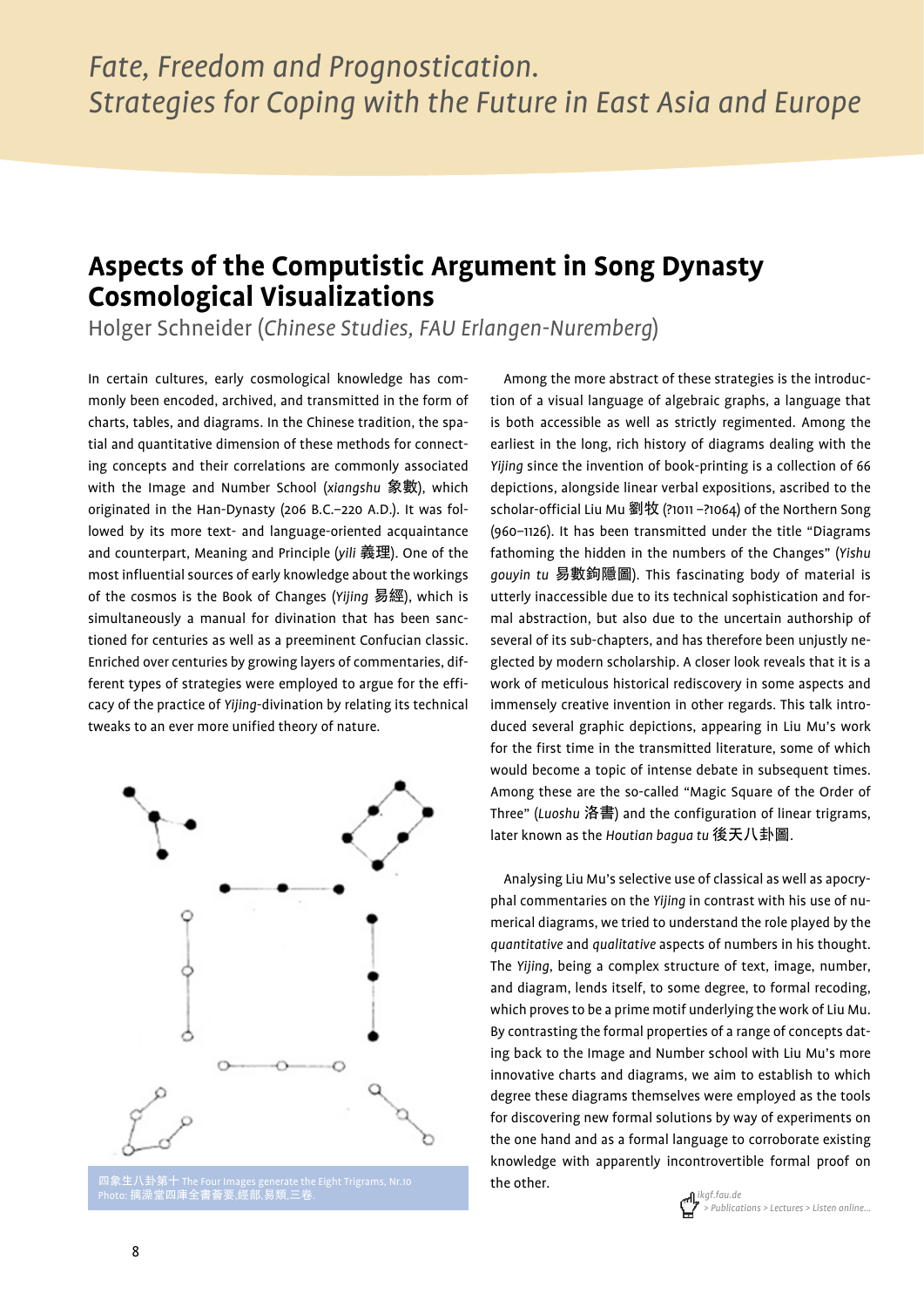

# **Political Reason and the Human World's Uncertainty: On the Secularization of Political Thought in the Later Medie- val and Early Modern Period**

Bee Yun (*Sungkyunkwan University, Seoul / IKGF Visiting Fellow*)

Politics is basically a business of uncertainty. Numerous risks that require urgent control, like draughts, earthquakes, storms, volcanos eruptions, epidemics, floods, global warming, wars, civil strife, or economic recession, can be highly unpredictable and extremely rich in variation with regard to both their outbreak and development. Introducing new analytical tools, such as new conceptual frameworks or technological improvements like supercomputers, may help us to reduce this uncertainty. However, such developments can eventually introduce a new kind of uncertainty, as apocalyptic science fiction loves to thematize. The human ability for analysis and prognosis is limited and such limitation is the source of uncertainty for policy makers even in the absence of visible threats.

The problem of uncertainty becomes especially radical when it proves to be permanent; that is, when we recognize that it can never be fundamentally removed from the current human condition. This recognition often triggers a significant philosophical deliberation. From where does this uncertainty originate? How should we live with such uncertainty? All of these issues go hand in hand with questions about human existence and the capabilities of our knowledge and action. In philosophizing over politics, this kind of uncertainty raises, first of all, the question of defining the possibility of rational intervention through collective action to change reality.

An especially acute awareness of the uncertainty involved in political decisions and practices characterized the pathos and ethos of the early modern tradition of political thought. Such an awareness made it increasingly difficult to identify the justification for political decisions and actions in religious prescriptions, metaphysical principles and other transcendental norms in the deliberation on political affairs. Hence, the idea of expediency came to the fore.

This lecture endeavored to reconstruct the historical development of such an awareness and analyze its causes and effects. It pursued the transformation of the conception of political order in the political literature of the Middle Ages, focusing on the radical paradigm change which occurred since the early fourteenth century. It highlighted a significant change with regard to the view on politics and the world, which the power struggles of various political actors since the fourteenth century brought about. It showed how this change anticipated the secularization of the political discourse of the later ages, which one can observe in Machiavelli and Luther.



In the first part, the presentation discussed the optimistic rationalist conception of the human world that characterized the political discourse of the early and high Middle Ages. In the second part, it pursued the decline of this view and the emergence of a new conception which was based on an acute awareness of radical uncertainty which fills the human world, while discussing four representative thinkers: John of Paris, Ptolemy of Lucca, Marsilius of Padua and Bartolus of Sassoferrato. This presentation showed how the dissolution of the optimistic rationalist view, that motivated and was precipitated by these thinkers, opened up the way to the secularization of political discourse and culture of the West. It especially emphasized an endemic power struggle among all powerful political actors in the later Middle Ages, along with the specific socio-economic changes or influences of a certain philosophico-theological notion, as the cause of this transformation.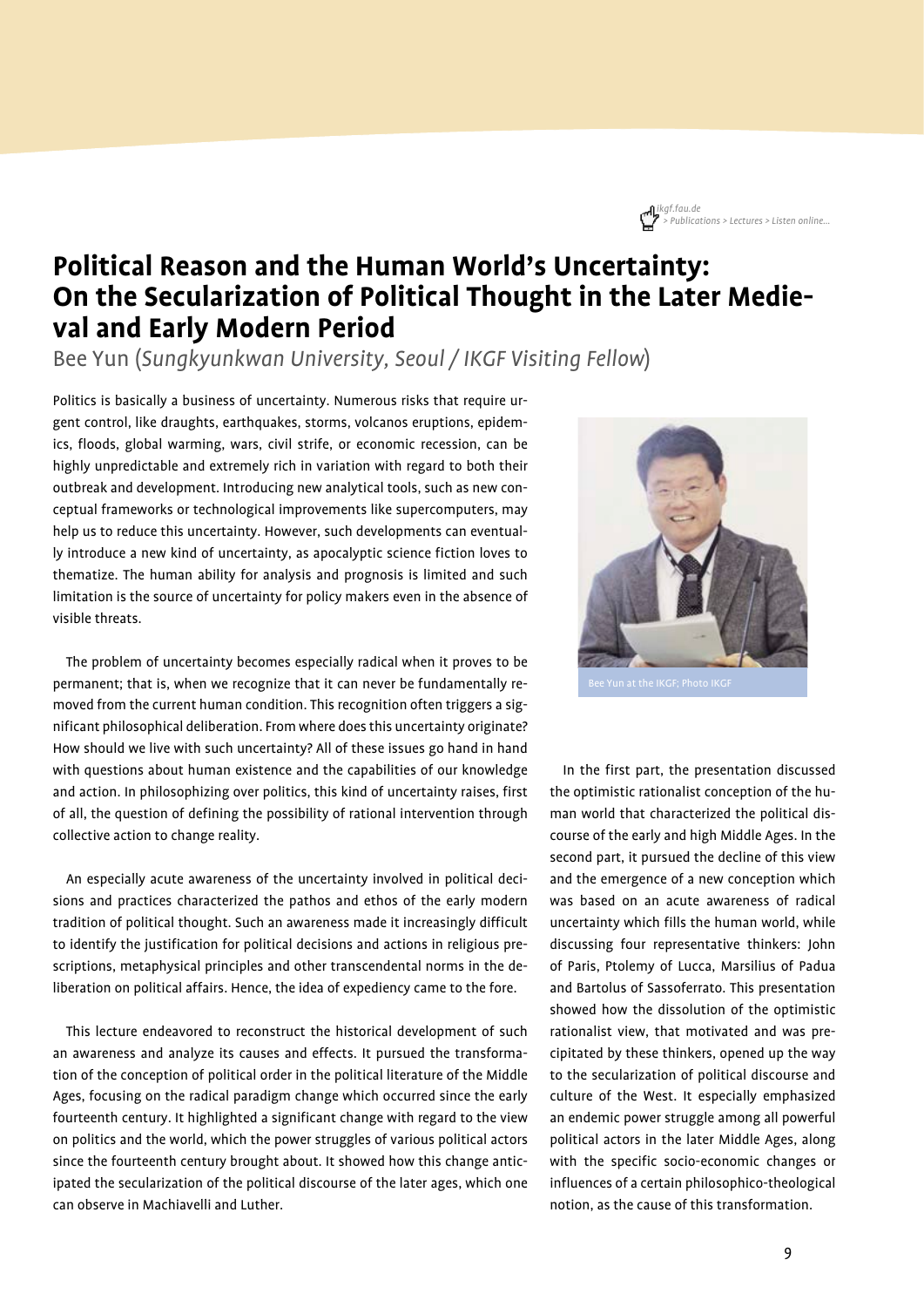# **Resources of Prognosis in the Byzantine Empire**

Michael Grünbart (*Byzantine and Modern Greek Studies, University of Münster*)

Prognostication formed an integral component of the planning of imperial actions and decision-making in Byzantium. Written sources reflect its presence and importance within the ruler's sphere: on the one hand, signs (*symbola* or *semeia*) were recorded in all kinds of narrative texts while, on the other, natural or extraordinary phenomena were explained and classified in subject-specific literature. Portents and omens tend to be connected to a specific (contemporary) context. Discussions concerning the accuracy, contingency and binding nature of such signs can be found from Late Antiquity to the end of the Byzantine empire. The late Byzantine historian Nikephoros Gregoras still connected political developments with phenomena that became visible in the firmament. He accepted astrology as a tool for prognosis, because it is based on mathe-

During Late Antiquity, experts on the occult sciences were persecuted and their knowledge was monopolized by the emperors in order to control information and suppress *Kaiserkritik*. Still, in the following centuries, they continued to be present and were sometimes supported by rulers, such as Manuel I in the  $12<sup>th</sup>$  century. They could evaluate strategies for decision-making and offered ways of accessing alternative solutions or ending desperate situations by consulting God's will. The main areas of the application

matical/astronomical calculations and matches human logical thinking. Since many occurrences concerning the observation and interpretation of natural phenomena are recorded in the Bible (earthquakes, locusts, comets, etc.), they formed typological patterns, and a tolerated framework in Byzantine thought. For example, a solar eclipse was perceived as indicating the death of Emperor Andronikos II in 1341.

The Byzantine emperor relied on two kinds of hu-



man resources to make appropriate decisions: recorded knowledge (written in manuscripts and stored in the imperial archives) and experts in various disciplines who provided solutions. From the Byzantine millennium, works on astrology, books on natural phenomena (earthquakes, weather, thunder, etc.), dream books and collections of oracles (e.g., the so-called *Oracula Leonis*) are preserved. Experts, including fortune tellers, were present at the imperial court. While they did not hold an official position, their advice and prognostication could mislead and influence imperial decisions and behavior.

of such expertise were the military sphere (e.g., calculating the start of a campaign) and the imperial court (setting a specific date, horoscopes or information concerning an emperor's tenure of office).

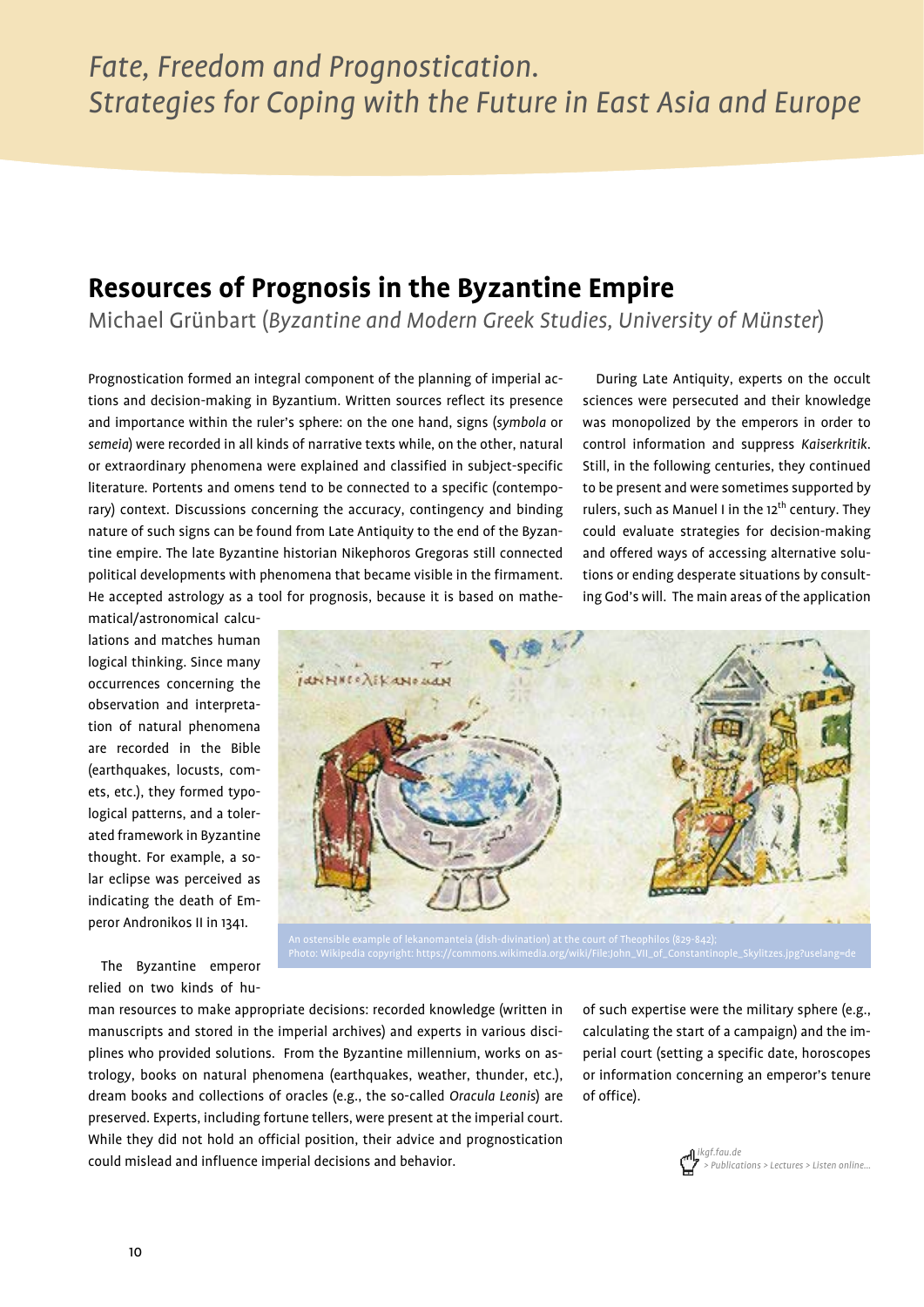

# **Disasters and Celestial Phenomena in Eleventh-Century Political Discourse in China**

Martin Kroher (*Chinese Studies, FAU Erlangen-Nürnberg; IKGF Research Fellow*)

The starting point of this talk was the 'Memorials by Various Officials of the Song Dynasty' collection which, under the heading 'Disasters and Anomalies', in chronological order contains numerous memorials to the throne on this topic. While the specific arguments and theoretical reasoning could vary considerably between the authors, by and large, the memorialists seemed to share the idea that disasters, heavenly phenomena, and anomalies of any kind constituted a warning from heaven for the emperor. They would either indicate an actual danger that he and the empire were facing or were intended to improve his moral conduct. When encountering these memorials, we are confronted with the age-old question of how to interpret speech acts that, from our perspective, betray superstitious and irrational ideas. Did the authors of these memorials actually believe what they were saying? Or were these simply acts of expediency, mere rhetorical necessities in a political and cosmological system, that took these things for granted? Both options represent a kind of judgment: either the poor pre-modern mindset was superstitious, or hypocritical and, in a sense, it needed to be both, because someone surely must have believed in these things? In this particular case, because it concerns the cosmological core of Chinese kingship, there is no possibility of differentiating between a worldview and a life-world (*Lebenswelt*), and thereby explaining the divinatory practices in the daily lives of otherwise rational actors, as has been undertaken in other instances. To avoid this dilemma, it was suggested that this phenomenon should be approached as a form of institution, much like the institutions of modern states, which are respected and adhered to but are not necessarily dependent on belief in order to function. Rooted in the idea of the heavenly mandate, any catastrophe and especially heavenly phenomena represented a threat to the imperial legitimacy, because it pointed to the potential withdrawal of the heavenly mandate, and its transfer to another ruling house. It was therefore customary in these instances for the emperor to issue edicts containing self-depreciating language and a humble request for advice and criticism. The memorials in question, in many cases, were a response to these edicts and, in fact, such a *pas-des-deux* between a self-humbling emperor and his supportive official could present a powerful tool for propping up the legitimacy of the dynasty by showing that it adhered to the ideals of ancient kingship. It could also serve the interests of the emperor in other ways, by steering his government in a particular direction. It was argued, however, that, in

the course of the 11<sup>th</sup> century, literati-officials increasingly used this institution for their own purposes: rather than limiting the circle of officials who were asked for advice, an increasing number of officials were able to offer their opinions in an uncontrolled fashion, and disasters turned into an opportunity



to debate and negotiate policy issues, criticize opponents, and even call the emperor's own conduct and morality into question. In other words, they became a conduit for the creation of a public sphere (*Öffentlichkeit*) for the elite, which allowed officials to act both as loyal subjects and critical literati at the same time. While adhering to formal language and certain fundamental principles, such as the injunction against possessing and discussing astronomical knowledge, they also harshly criticized the emperor and limited the policy options available to him. To underline this point, the presentation closed by discussing a memorial (1068) that takes a different approach: here, the emperor is re-established as the arbiter of decision-making, pitted against a public opinion that may be helpful, but is simply too diverse to indicate the most appropriate course of action. By calling on the emperor to rely on himself in the face of a disaster, thus reclaiming for him the institution of the humble edict and the public sphere that had been created through it, the author clearly attempts to pave the way for the subsequent reform period, which saw Emperor Shenzong and his chief minister redefine the nature and economic reach of the Song government.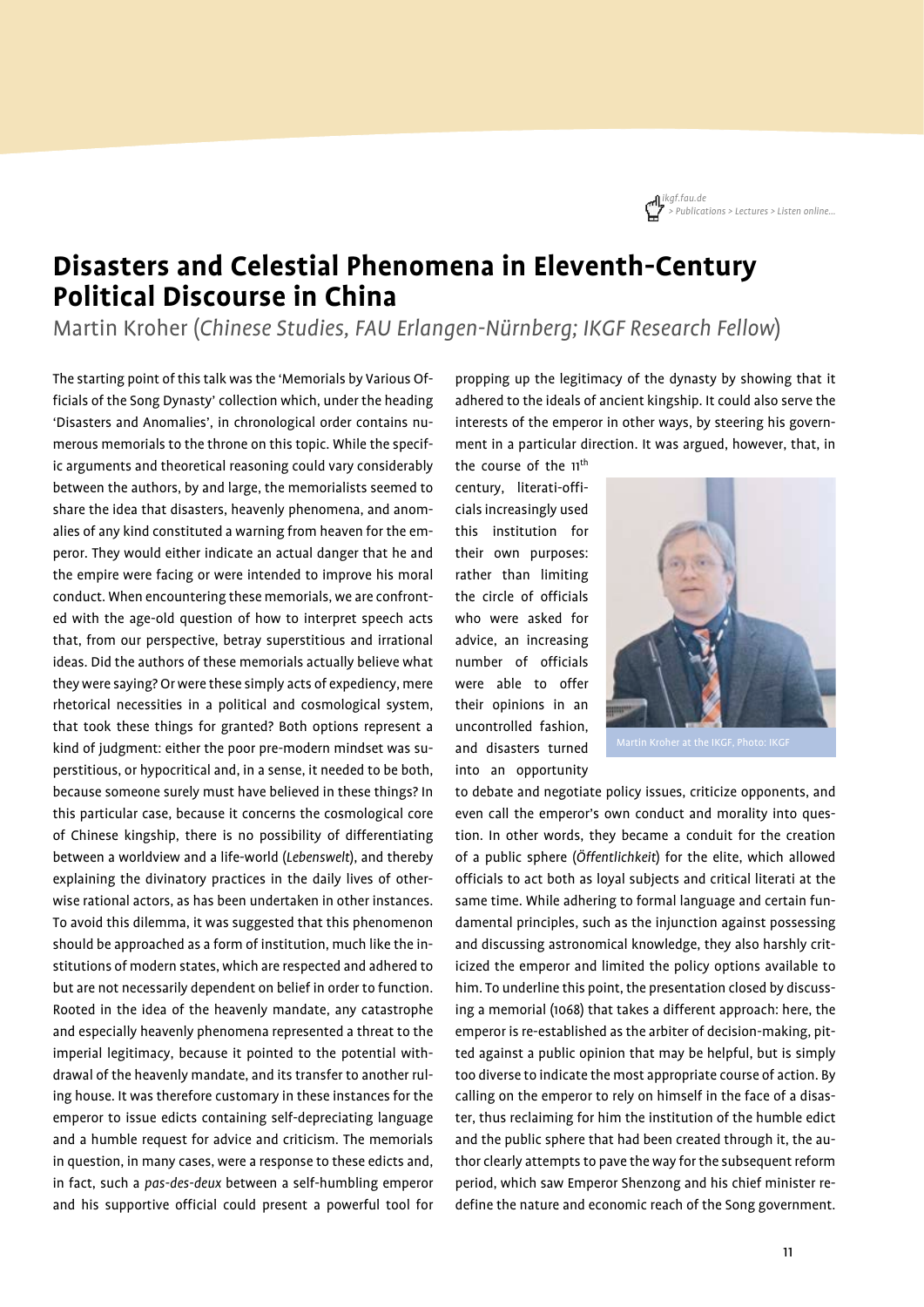# **Aesthetic Dimensions of Rituals: Social Functions and the Performativity of Prognostic Rituals**

Aida Bosch (*Sociology, FAU Erlangen-Nürnberg*)

Rituals of prognosis and divination would not have survived for such a long time nor have been so persistent unless they had fulfilled essential functions for individuals, communities, and societies. What are these functions of prognostic rituals? My project at the Consortium deals with ritual aesthetics and social structure. It pursues the general thesis that rituals of prognosis are fundamentally linked to the problem of stability and change in society as well as in individuals' lives.

To validate the hypothesis developed through theoretical reflection and a literature review, I conducted a case study on a contemporary example, a group led by a young female artist, which practices tarot as an oracle as well as an art project. She has been developing several experimental performances and sub-projects based on Tarot entitled "The Fool´s Journey." Her aim is to create a kind of collective oracle during the performance, where everything is well planned before, but to leave the process open to audience participation so that it remains "*always a surprise.*" According to her, the oracle "*is playful in methods, but serious in task.*" In a situation of "*chaos*", the oracle employs aesthetic and symbolic means to initiate a shift in perception and create a specific symbolic outcome which can then be placed into a new framework and provide new insights. Therefore, the participating audience is able to abandon routinized ways of perception and action: "*The oracle is mirroring the situation in a new way, from a new perspective.*"

So what are the social functions of prognostic rituals for individuals or societies? First of all: prognostics and divination are creating the necessary capacity for decision-making in confusing situations. They constitute attempts to obtain knowledge about things we cannot know, and reduce contingency with regard to important common or private issues. If successful, the ritual process promotes feelings of trust in the social, historical, and natural order. In this process, the symbolic order is performed using meaningful patterns, such as words, sounds, forms and colors, and this performance generates evidence through experience, suggesting a method of interpretation. Also, the ritual process is considered to be part of daily life (see

Victor Turner). Hence, to start a ritual, a shift in perception is required. The perception of daily life is governed by routines, and this applies to both the social process in general and individuals. Acting in the ritual process, on the other hand, is similar to an artistic performance, as both require the transcendence of the routines of perception. Accordingly, a different mode of perception is needed, which is described in the art using the phrase "seeing as seeing" (Max Imdahl).

In traditional societies, prognostic rituals connect the diviner and the audience with the cosmological order to enable them to make reasonable and legitimate decisions. Within a divination process, conditions and possibilities for action are compared with, enriched or transformed by cosmological messages in often multi-stage processes. In modern prognostication processes, the conditions and possibilities of a given situation are analyzed or simulated to calculate the probabilities and so make reasonable, legitimate and collectively acceptable decisions on that basis. The goal is thus relatively similar in traditional and modern societies, but the methods and the knowledge systems underlying these processes differ.

During the prognostic ritual, a non-everyday situation is created in accordance and resonance with the cosmological order or—in modern societies—with the dominant knowledge system: a withdrawal of ego, personal interests, power, and politics is expected and possible, giving way to higher forces of different kinds. If the process works well, a major share of the responsibility for dealing with the future would be removed from the ruler and instead attributed to or legitimized by higher powers. In the divination process, there is always a danger of misuse by the diviner himself, who may hold huge symbolic power. However, presuming that the diviner does not usurp the ritual process for his own interests, oracles can be a helpful instrument for coping with necessary changes. The process stabilizes the community, mitigates conflicts of interest and provides new and possibly "higher" perspectives regarding challenging and unclear situations. In some cases, an oracle might even help to correct a wrong or selfish policy of the sov-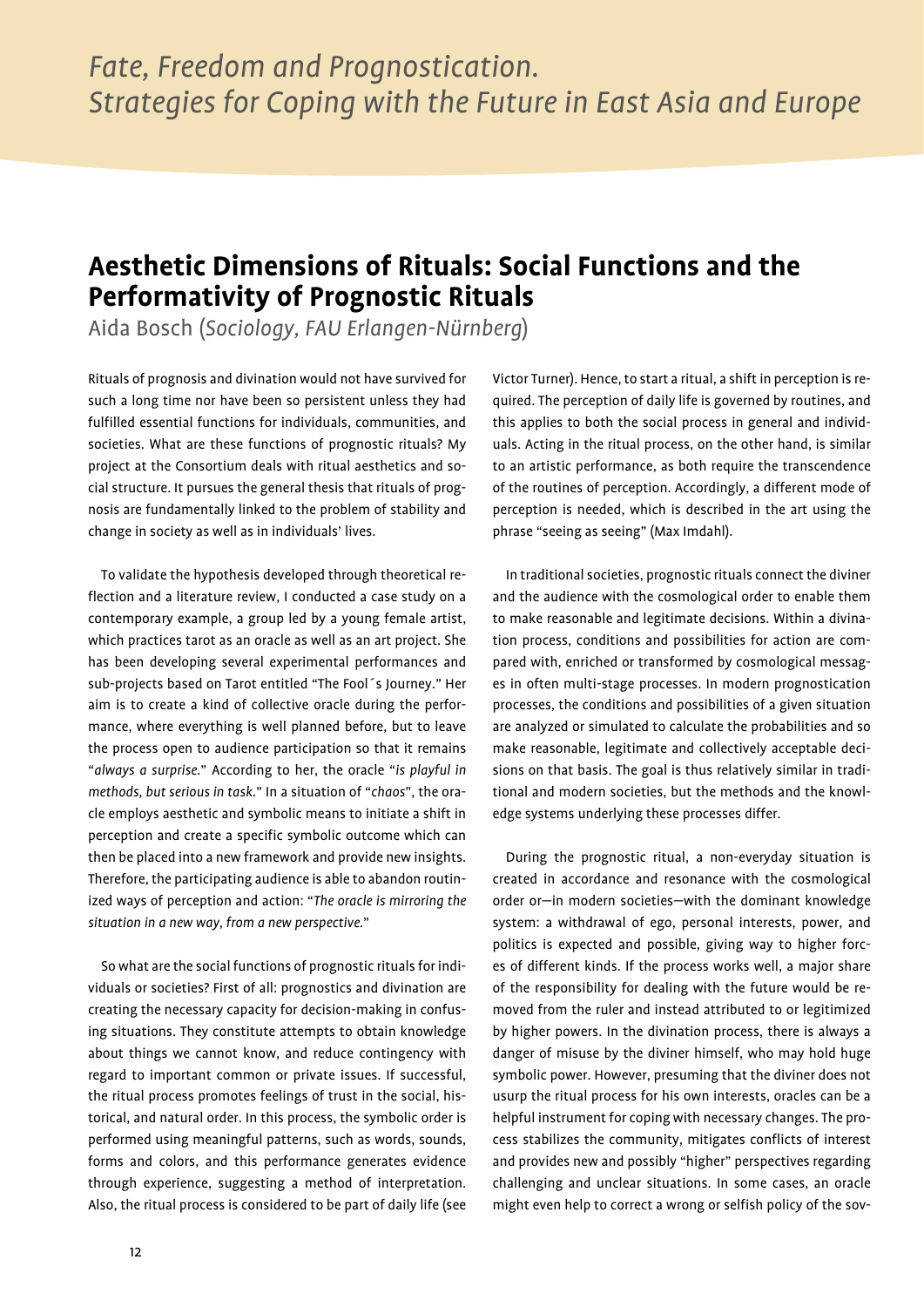

ereign. Generally speaking, divination deals with the social, or even human, problem of contingency in an ambiguous, contradictory or confusing situation. This does not necessarily work through a reliable prediction, often desired but rarely achieved, but through the social functioning of the divination process itself. Analysing the social functions of the ritual process may open up avenues for a comparative approach and allow for an inductive development of theory on prognosis, which is worthy of further study.



# **Towards a New Philosophy of History? The Morphology of Cultures and the Limits of Individual Freedom** David Engels (*ULB*)

The paper in question attempted to discuss the framework and methodological preconditions for a new philosophy of history based on a thorough comparison of human civilizations. It originated from the observation that, if ever in history all conditions for the development of a new, state of the art comparatist synthesis of human societies from the earliest times to date had been fulfilled, it would be today, at the beginning of the  $21^{st}$  century. However, despite many promising approaches (especially in the domain of empire-theories), it seems evident that comparatist studies have hitherto been unable to conquer the scholarly position they deserve, as many historians seem to be afflicted by a certain mental reservation when it

comes to asking questions about universal history. It was the postulate of the paper that, for modern classical studies, it is not only an opportunity but even a duty to develop, beyond the mere scope of single studies, a differentiated, self-reflective theory of historical comparison in order to prepare the ground for a future comprehensive historical synopsis and thus make possible a new intellectual leap from disparate historical disciplines to a new, truly humanist historiography based on Giambattista Vico's classical definition: *Facultas philosophorum propria est, ut in rebus longe dissitis ac diversis similes videant rationes*.

Such a comparatist historical theory would initially have to answer two fundamental questions: Firstly, what is the object of its study? Secondly, what is the basic dynamic behind the evolution of this object?

Concerning the dynamics of world history, we already find some convincing answers in the dialectic models of Heraclitus, Pythagoras, Plato and Xenocrates; a method which has also been adopted and developed further by Plotinus, Cu-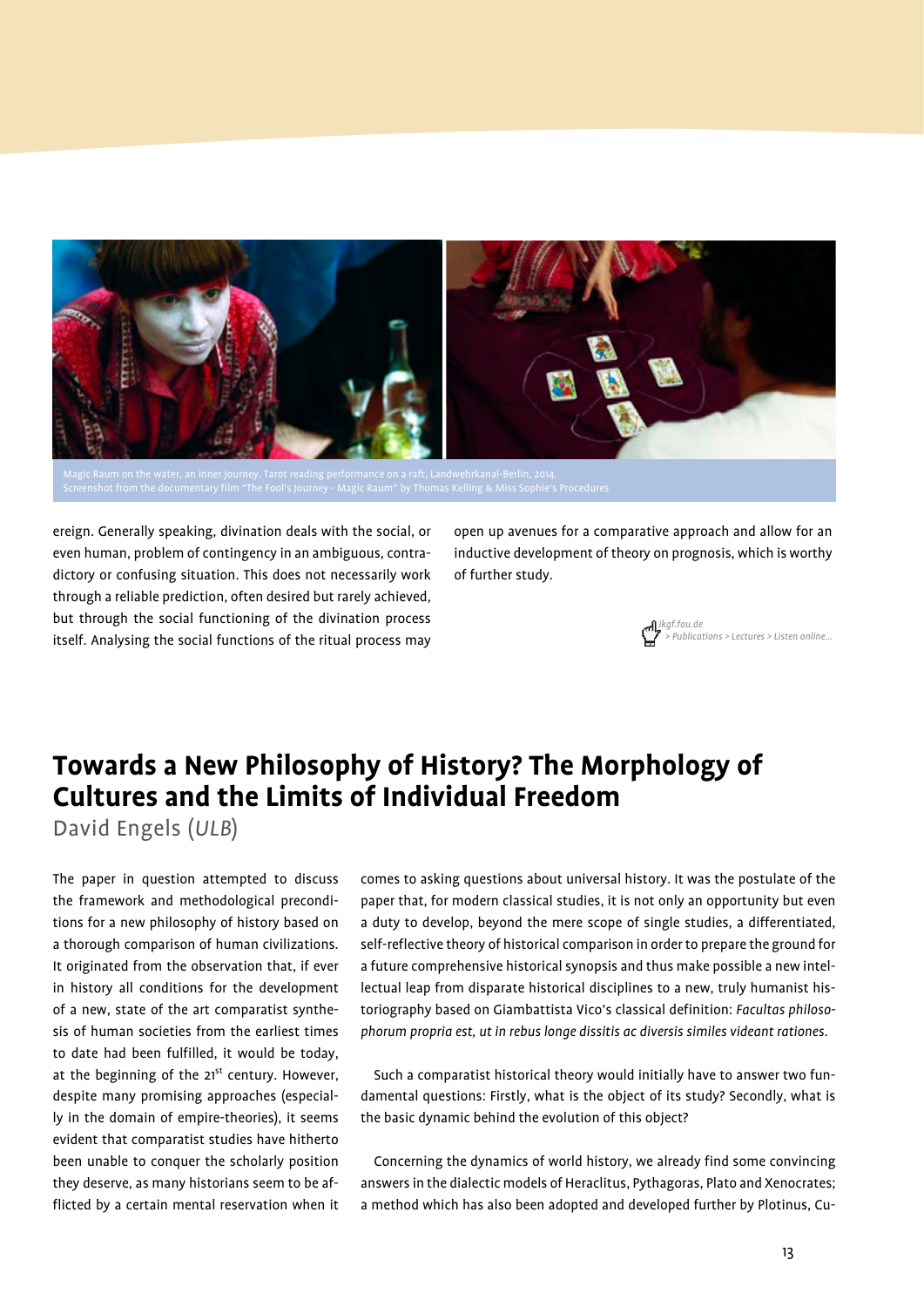sanus, Hegel, Schelling, Brentano, Weber and Horkheimer/Adorno, and which has been recently systematised in a most stimulating manner by Hösle. The fundamental logical postulate is quite simple: Each elementary assumption is followed by a complementary (not contradictory) assertion; a tension which is then transcended, in a third phase, by the synthetic sublation of the initial moments through the adoption of a new, superordinate point of view. This ternary evolution seems valid not only for intellectual but also for social phenomena, and obviously lies at the roots of such different universal historical patterns as the evolution from dogmatism through scepticism to idealism or from early charismatic rule through complex territorial states up to authoritarian universal empires, each step being potentially divisible, following Hegel's metaphor of the 'Kreis von Kreisen', into analogous movements and tendencies within the respective framework, thus allowing for an extremely differentiated analysis of general historical evolutions.

The potential objects of historical comparatism span from the purely biographical approach across the most diverse social groups up to human history in general. However, we should at least recall the assumption, explicitly or implicitly present from Seneca through Bacon, Vico, Herder, Goethe, Danilewski, Spengler, Toynbee, Sorokin up to Lévi-Strauss, that a social body, from the smallest up to the largest, is always more than the simple sum of its constituents and that such a superordinate entity follows autonomous rules and is comparable with other entities responding to the same definition. Of course, it would be naïve to deny that these social entities are subject to manifold influences, and recent studies on cultural contacts have shown that social bodies are separated from each other not by clear boundaries, but rather by fluid transitional zones. Nonetheless, beyond the sterile conflict between essentialists and constructivists, it seems obvious from the respective religious, intellectual, political or cultural basic definition of social bodies that they are subject to a certain form of inner stability, at least as long as the definition that constitutes them as phenomena continues to apply, and thus also to an autonomous and non-heteronomous behavior.

The combination of both quasi aprioric fundamental assumptions about historical dynamics and social phenomenology makes it possible to draw the outlines of a unified theory of comparatist research to the extent that it enables a meaningful description of dynamic connections within the social entities constituting world history as well as a clear comparison between different entities in the context of an analogous dynamic context, making it furthermore possible to distinguish between accidental and relevant facts and characteristics and thus solve the old question regarding the quantity and quality of historical processes.



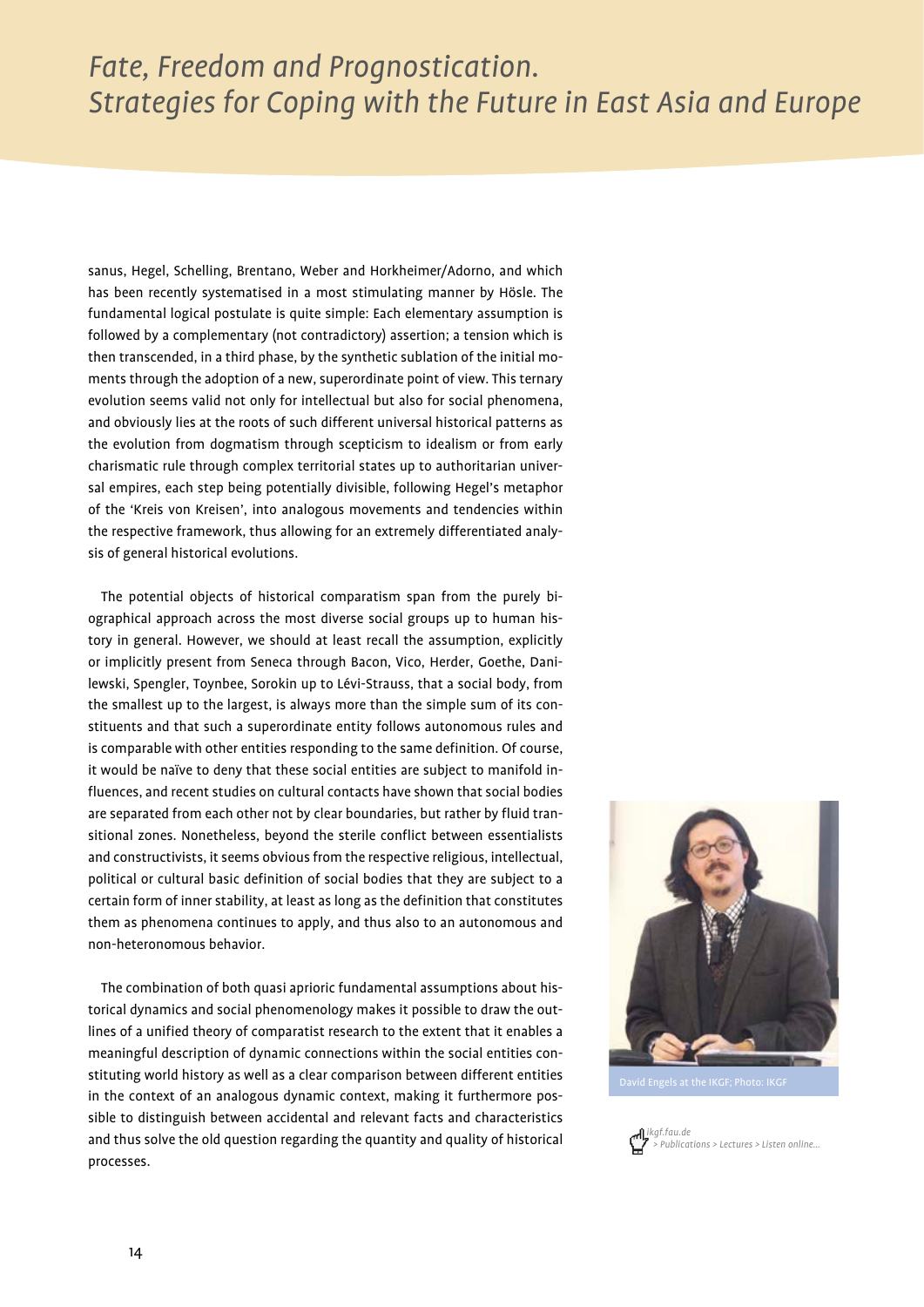# **Letting the Right Ones In: Court-Sanctioned Memories of Diviners, Healers, and Artisans in Five Mid-Sixth- to Mid-Seventh-Century Dynastic Histories**

Stephan Kory (*Chinese Studies; IKGF Visiting Fellow*)

My IKGF project features translations of five collections of biographical accounts of late fourth to early seventh century doctors, diviners, and artisans from five Chinese dynastic histories completed between the mid-sixth and mid-seventh centuries, including collections of biographical traditions from the *Book of Wei*, the *Book of Northern Qi*, the *Book of Zhou*, the *Book of Sui*, and the *History of the Northern Dynasties*. All five collections contain valuable information about mantic, medical, and artisanal lineages and communities; the geographical distribution, transmission, and transformation of mantic, medical, and artisanal practices; and the manner and contexts in which divination, healing, and crafts were probably practised in late fourth to early seventh century northern China. A pronounced tension between state ritual concerns and the intractable popularity of divination, healing, and crafts is clearly apparent in these works. This tension not only forces the compilers to be explicit about the insider-orthodox perspectives they promote but also forces them to include much about the outsider-heterodox perspectives with which they were competing. As such, I treat each of these collections as imperfectly biased state Confucian filtration devices for mid-medieval Chinese mantic and medical culture. I contend that there is no better collection of texts for illustrating the significant contributions of doctors, diviners, and artisans to fifth and sixth century Chinese politics, science, and religion, or highlighting the liminal spaces occupied by contemporary doctors, diviners, and artisans between common and elite, official and non-official, and religion and science, as well as few better sources for examining the places of fate, freedom, and prognostication in mid-medieval Chinese mantic, medical, and artisanal culture.

My talk focused on the following related questions: How should the biographical traditions comprising each of the five collections be approached? Where, when, and by whom were these collections compiled? To what degree are the trinity of basic types of adepts (i.e., doctors, diviners, and artisans) I am using based on medieval Chinese terms and taxonomies? What do the traditions tell us about the social roles of doctors, diviners, and artisans in late fourth to early seventh century northern China? And, what do these traditions reveal about fate, freedom, and prognostication?



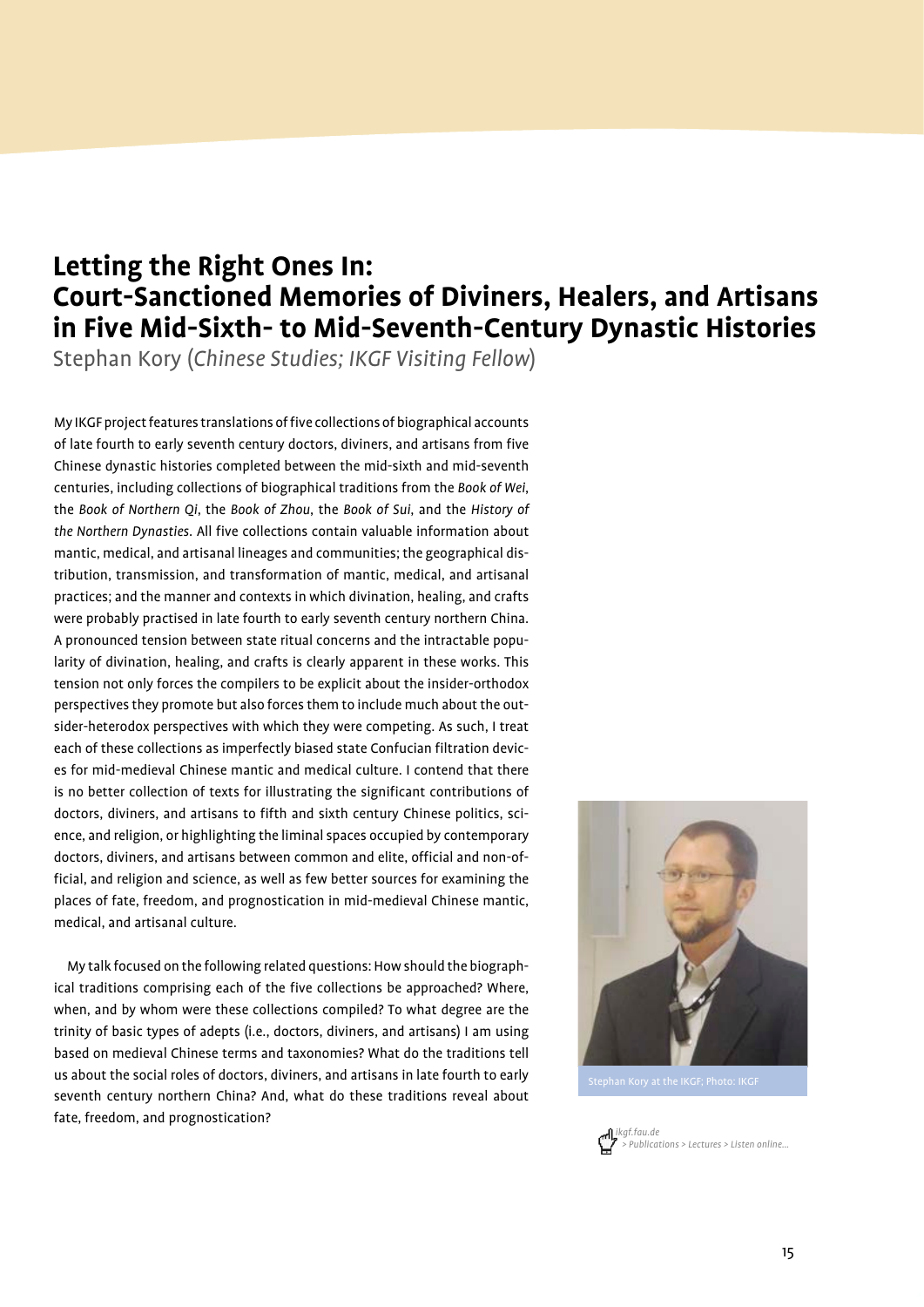

# **Interpreting the Mandate (ming** <sup>命</sup>**) in Premodern China: Zhu Xi's (1130-1200) Philosophical and Mantic Discourse**

Maud M'Bondjo (*Chinese Studies, Centre de Recherche sur les Civilisations de l'Asie Orientale; IKGF Visiting Fellow*)

The intensive use of the *Book of Changes* as a major Confucian reference in premodern China prompts us to study the links between its philosophical conceptions and its interpretation or use in divination. Through his exegesis of the ancient Confucian masters' writings, Zhu Xi considers two dimensions of the notion of mandate: a personal one, one's given quality of vital energy (*qi*), which leads to a cosmological one, namely the sum of the external and objective factors under which one is born. This predetermined canvas that lies beyond one's control must be accepted, since Heaven decided it. Human beings possess the intelligence to discern



their own mandate and potentially enjoy a certain degree of control over their life or destiny within the framework of their actions. The two dimensions of the mandate are, in turn, both conditions for apprehending and understanding the principle (*li*), the bond that unites the mandate and principle reflects Heaven's full effective capacity. As Zhu Xi explains in his *Classified conversations (Zhuzi yulei)*, the mandate can be interpreted as the operational mode of the principle. In the moral and political process of investigating principles, divination may also be understood as a normative instrument. For Zhu Xi, the purpose of the *Book of Changes* is essentially practical in nature, and may as well be used as a strategic, efficient tool for challenging Buddhist ideas. Hence, this divinatory book forms an integral part of the Confucian orthodoxy (*daotong*), and its representatives are presented as embodiments of Heaven's mandate, of the proper mandate (*zheng ming*), as Mengzi (380-289 BCE) defined it.

Across his writings on the *Book of Changes*, Zhu Xi elaborates on the philosophical and religious contents of the hexagrams, but also offers precise instructions on the milfoil method of divination. Indeed, understanding and using the *Book of Changes* is not only an intellectual exercise; it is a life experience. Divination should nevertheless only be used under certain stipulated circumstances; for instance, when a man has reached the limits of his capacity and seeks prudent advice, as Zhu Xi did at the end of his life. Moreover, the *Book of Changes* provides us with the discernment to detect incipient changes (*ji*); it enables people who interpret it correctly to adapt their own behavior to the course of the Way and thereby maximize the flourishing of morality in people's lives and efforts. In keeping with the idea of self-cultivation, the use of divination may help a person to purify his/her vital energy in order to attain spiritual clarity (*shenming*), which then leads to the realization of one's innate Maud M'Bondjo at the IKGF; Photo: IKGF<br>good nature (xing).

# **Theorizing Prediction**

# Philip Balsiger (*IKGF, University of Erlangen-Nuremberg*)

For all times and all over the world, there are a few uncertainties that concern human beings deeply. The future is one such challenging topic. Humans are unnerved by the fact that there is nothing to be known about this thing called 'the future'. How should we map out our lives successfully (as the French Philosopher Jean-Paul Sartre indicates: "Man makes himself; he is not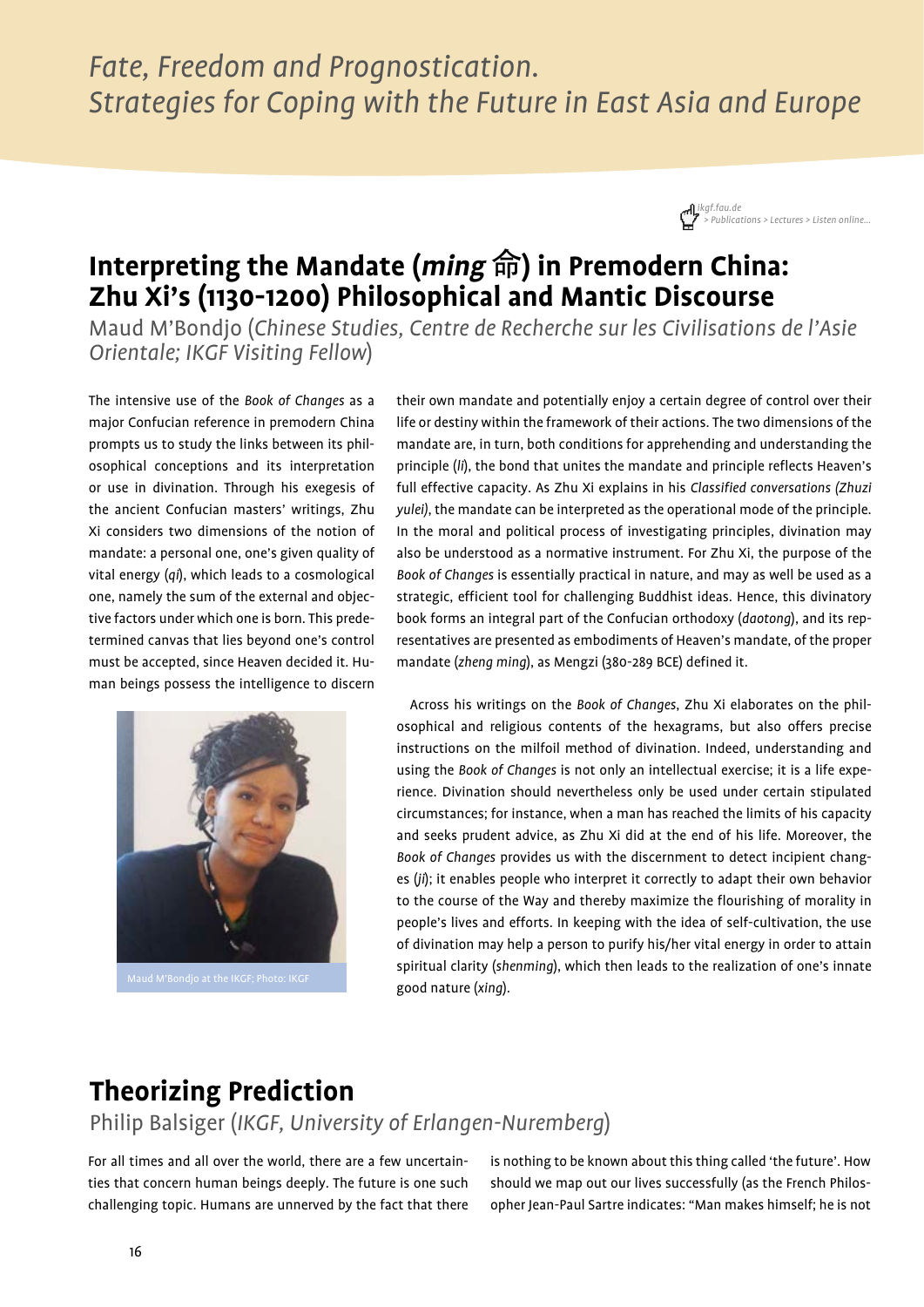found ready-made; […]"; see Sartre: *Existentialism is a Humanism*) if we have absolutely no idea about what we are going to encounter next? This situation of contingency is not at all conducive to trusting in the future. Hence, it is unsurprizing to observe the huge efforts that humans exert when trying to obtain information about the future in advance. The numerous studies which have been published in the last few years by scholars in the frame of the IKGF's key project support this observation.

Determined as being the key topics of the IKGF-project, the historical foundations of prognostication, impacts of prognosis on our immediate present, and manners of coping with the future are brought together and presented in their uniqueness. This approach promises to provide fresh answers to the question of whether the different views on fate and the strategies for coping with destiny in Chinese modernity or the medieval European era constitute characteristic differences from Western modernity.

Going beyond these case studies, and adopting a scientific perspective, it is essential to consider a theoretic approach to prediction in a comprehensive way. For this purpose, any kind of mantic performance as well as the time periods of approximation, implementation, and evaluation are of fundamental interest. Also, concerning the systematic dimension of such a theory, key principles and generalizations, such as "Prognostics and Contingency", "Prognostics and Faith", "Normativity in Prognostics", "Prognostics and Rituals", or "Ethical Dimensions of Divination", are of particular concern. Hence, based on such elements, a theoretical framework is a scientific instrument that is used to predict future occurrences: it is an instrument for humans to survive. Alternatively, as the American Philosopher Donald Davidson states: *One reasonable demand on a scientific theory is that it should be possible to define a structure in such a way that instances of that structure can be identified empirically*. (Davidson 2004, 145)

From the methodological point of view, the question is: How could these two disparate fields of mantic practices performed in Europe during the medieval period and the various, broad-ranging mantic practices being used throughout the whole historic period in China be brought together? From its origin, the whole IKGF-project has provided a perfect example of an interdisciplinary approach. We are challenged to solve a

problem that arises within a purely scientific context. As its solution requires contributions from more than one single scientific discipline and raises common questions on the interface of the involved disciplines, we find a relatively well-determined situation of interdisciplinary problem-solving.



Summarizing the above remarks, we note that, in contrast to Toulmin's essay on *Foresight and Understanding: an Enquiry into the Aims of Science* (1961), the topic treated here is not a prognosis that is based on scientific prerequisites. However, it is a kind of non- or proto-scientific prediction. Therefore, the task of establishing a theoretical basis for all forms of divinatory practices is less well characterized by developing a consistent, self-contained theory than by formulating a system for the orientation of action. Usually, a system of this nature entails a canon of rules which guide specific actions and lay down the requirements regarding prediction. By doing so, they ensure at least the outcome of the whole procedure for various forms of prediction. In addition to that, in the case of mantic practices, we must consider that such a system is unable to fulfill the requirements of completeness and finalization.

<sup>1</sup>The question of how the two fields of medieval prognostics and Chinese *mantic arts can form a joint theoretical base differs from the disciplinary question of how the various mantic practices are performed. For the latter, e.g. it remains a purely astrological problem whether three or five factors are considered to be decisive for the prediction.*

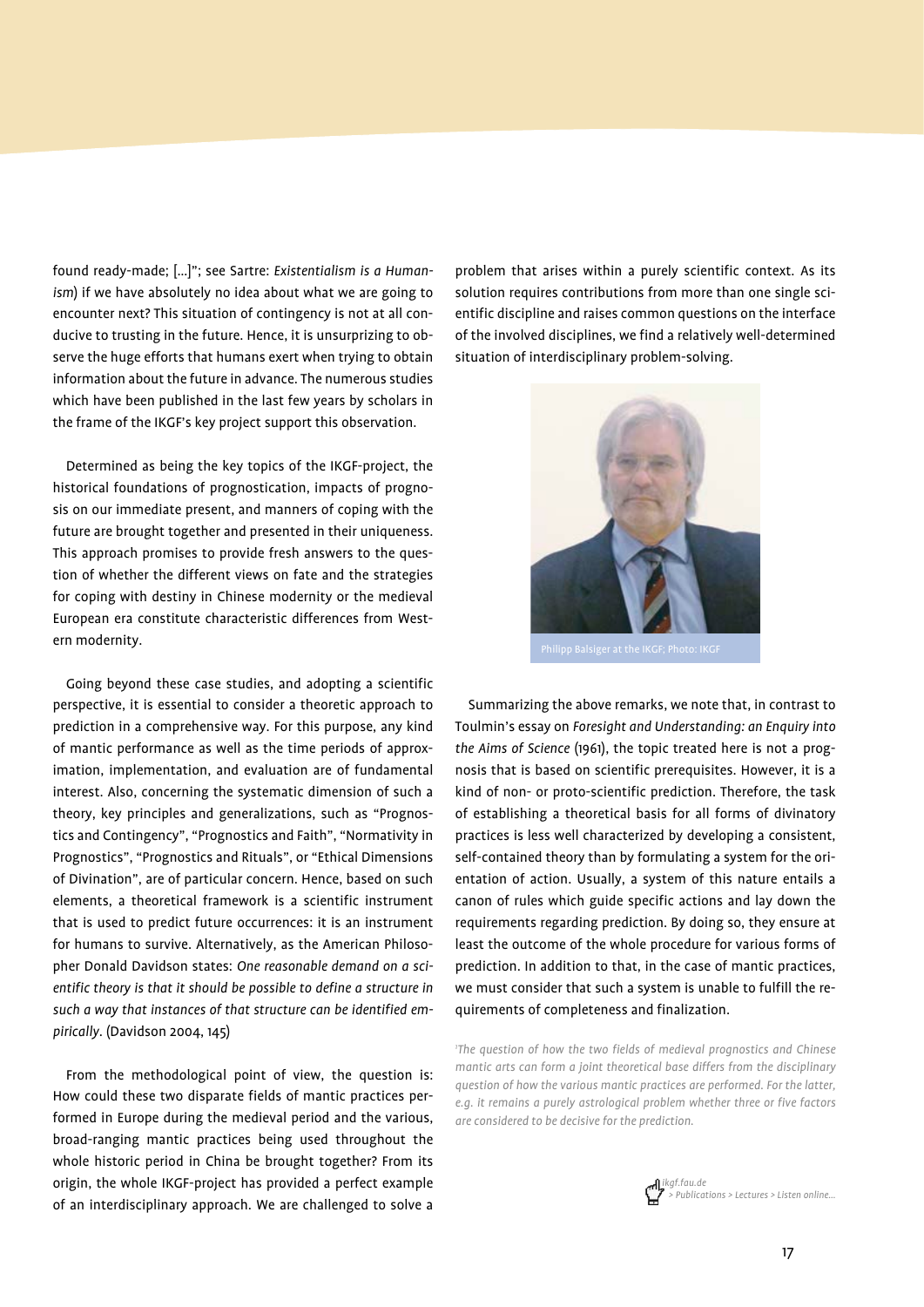# **CONFERENCES I WORKSHOPS**

# **Fate, Prognostication and Freedom in Chinese Literature, Film and Folktale**

IKGF, Erlangen, September 27–28, 2016

Michael Lackner (*IKGF*), Kwok-kan Tam (*Open University of Hong Kong*), Monika Gaenssbauer (*IKGF, FAU*), Terry Siu-han Yip (*Hong Kong Baptist University*), Martin Kroher (*IKGF, FAU*)

Different cultures have different concepts of "fate," and hence there are different methods of prognostication. The conference sought to address the philosophical, cultural, political, religious, or moral issues underlying the human desire to master fate through prognostication. Viewed from these diverse anthe human subject cannot transcend his or her socially-determined fate, no matter how hard he or she struggles against it. This sentiment is echoed by other modern Chinese writers, such as Eileen Chang (Zhang Ailing) and Xi Xi, who see life as predicated on fate and all struggles against fate as doomed. Instead,

gles, fate features centrally in human life due to the role of human agency in prognostication. Both Oedipus and Macbeth are classic examples of how humans act as agents in realizing a prediction while believing to be the master of their fate. Human agency thus has a double sense of being a master and also being an agent of someone or something else. Oedipus, to take just one case, becomes the agent of fate because he himself makes it come true. In classical as well as modern Chinese literature (fiction and drama), many such stories exist. Due to this double meaning, fate often features in paradoxical ways in human life.

The modern Chinese concept of fate may differ from these classical conceptions because it incorporates social and psychological ele-



they depict the psychological state of fictional characters who live under the threat of a looming fate.

Exploring Chinese literature from various periods, including folktales, films, and TV series, the presenters repeatedly return to the themes discussed above: the paradox and ambiguity of divined fate, which, more often than not, lead the protagonist to bring about the fate that he/she wished to avoid; the ambiguity within the Chinese language, which often makes it impossible to describe the future adequately; and the ambiguous role of women in these stories, who tempt themselves and others to fulfil their fated destiny despite knowing better, going so far as to link fate to gender itself. It is in these instances, where fate and prognostication come into play, that the tensions

ments. Lao She, for example, perceives the human subject as doomed because life is socially determined. Lao She does not deal with prophecy, or does not believe in it, but reveals that

underlying the human condition become most apparent. Why would heaven or the gods punish us with floods? Or do these things simply happen for no reason? In modern narratives,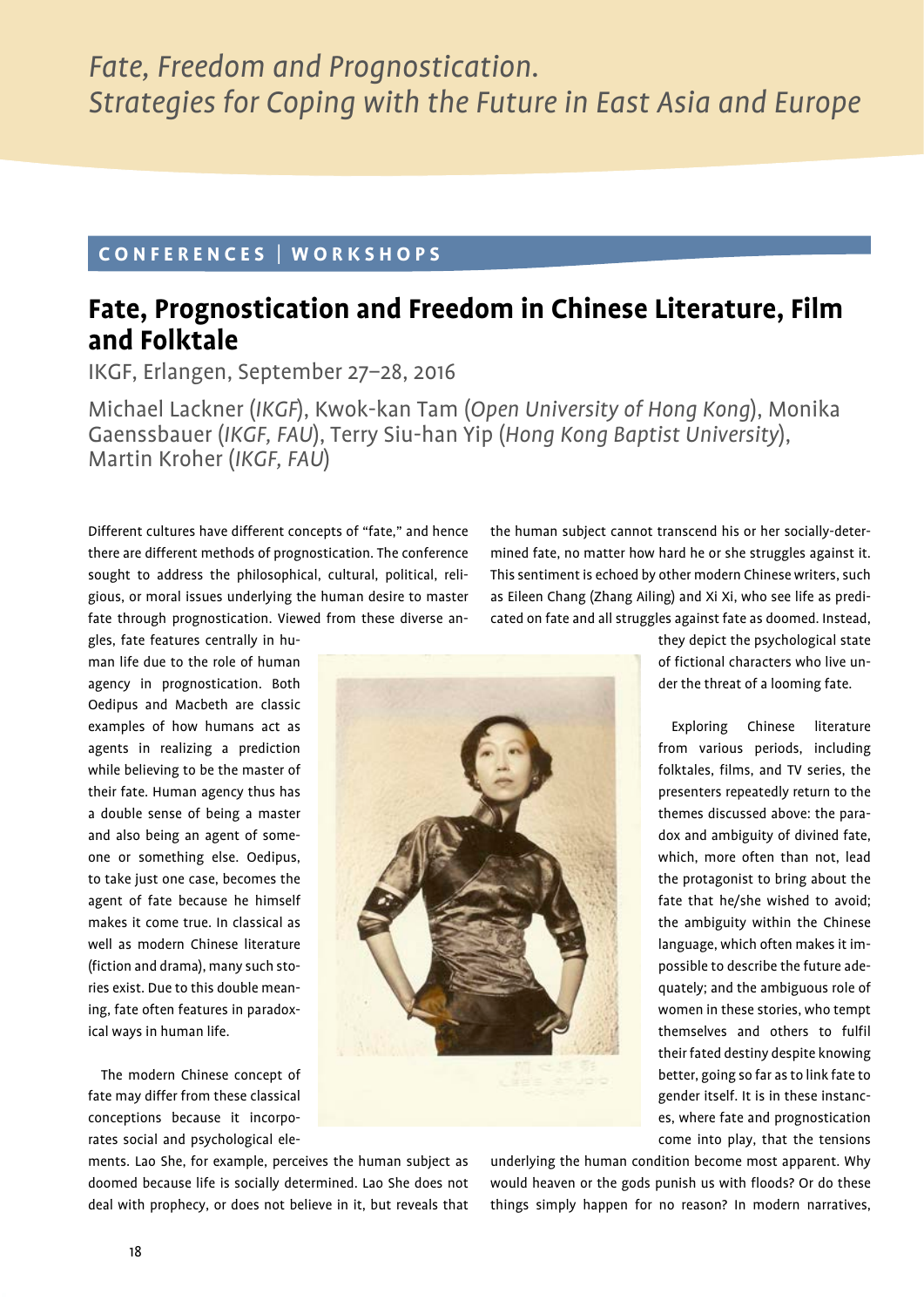the divine powers are replaced by social pressure and gender norms, by identity and the sense of self, and modern narratives oscillate between fatalism and the author's protest against the prevailing conditions, and yet, other stories also highlight that the future can somehow be calculated and predicted; that it is not purely chance what will happen. Literary genres such as novels are particularly suitable for conveying this notion: while the protagonists themselves may doubt their particular future, the reader is presented with clear signs regarding what lies ahead. Above all, however, the examples discussed at the conference highlighted the enormous diversity in Chinese civilization when it comes to notions of fate, prognostication, and freedom.

# **PROGRAM**

## September 27, 2016

**Welcome Addresses – Introduction**  Michael Lackner (*IKGF, FAU*), Kwok-kan Tam (*Open University of Hong Kong*)

**Psycho-Fatalism in Xi Xi's Story 'A Girl Like Me'** Kwok-kan Tam (*Open University of Hong Kong*)

**Discussion**  Discussant: Monika Gaenssbauer (*IKGF, FAU*)

**Dream-Scenes, Symbols and Prognostication in Wong Kar-wai's Ashes of Time** Monika Gaenssbauer (*IKGF, FAU*)

**Discussion** Discussant: Nicoletta Pesaro (*Ca' Foscari University of Venice*)

**The Clash Between Personal Fate, Future, and Society in Ge Fei's Latest Fiction** Nicoletta Pesaro (*Ca' Foscari University of Venice*)

**The Chinese Concept of Fate in Lilian Lee's Dumplings, The Last Piece of Chrysanthemum Jelly, and With No Reservation** Jessica Tsui-Yan Li (*York University, Toronto*)

**Discussion**  Discussant: Anna Tso (*Open University of Hong Kong*)

**Prophecy, Power and the Lost Self in the TV Drama Legend of Miyue**  Serena Qun Xie (*Zhongnan University of Economics and Law, Wuhan*)

### **Discussion**

Discussant: Roland Altenburger (*University of Würzburg*)

### September 28, 2016

**The Recurring Fate in Life After Life, The Reincarnation of Golden Lotus, and: Legend of Miyue.**  Kaby Wing-Sze Kung (*Open University of Hong Kong*)

**Fate or Destiny in The Matrimony Inn and Eileen Chang's Love in a Fallen City**

Terry Siu-han Yip (*Hong Kong Baptist University*)

**Discussion** Discussant: Christopher Lupke (*Washington State University, Pullman*)

**Determinacy and Free Will in Contemporary Chinese Cinema**  Christopher Lupke (*Washington State University, Pullman*)

**Discussion** Discussant: Carsten Storm (*FAU*)

**Popular Response to Natural Disaster in 18th Century Shandong: Views from Below as Represented in Prosimetric Vernacular Narrative** 

Roland Altenburger (*University of Würzburg*)

**Divination or Death Traps? The Semiotic Language in Chinese Folklore and Fortune Telling** Anna Tso (*Open University of Hong Kong*)

**Discussion** Discussant: Martin Kroher (*IKGF, FAU*)

**Oppression versus Obsession: Dream, Fate and Prognostication in Hongloumeng**  Kelly Kar Yue Chan (*Open University of Hong Kong*)

**Fate, Myth and the Gesture of Restoring 'Ambiguity'** (歸隱) **– Superhuman Force and Landscape Imagery in Late Tang and Song Poetic Works** Frank Kraushaar (*University of Latvia, Riga*)

**Discussion and further planning** 

Discussant: Kwok-kan Tam (*Open University of Hong Kong*)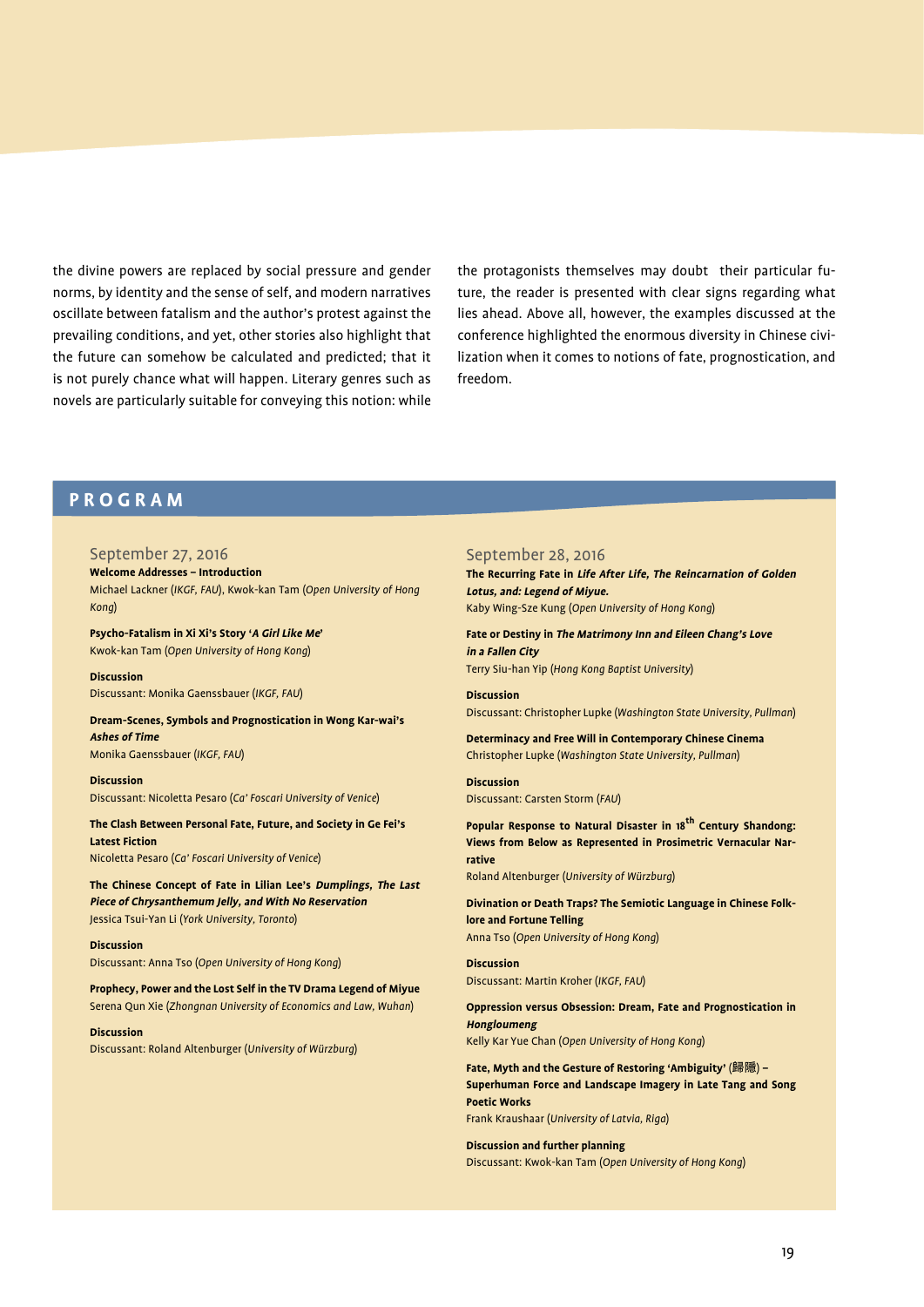# **Panel on "Knowledge of the Future as an Elite Secret" at the Symposium of the German Medievalists' Society in Bonn**

University of Bonn, March 19–22, 2017

Under the title "Knowledge of the Future as Elite Secrets Intercultural Phenomena of Prognostication at Medieval Courts in China, Yemen, and Sicily between the  $11<sup>th</sup>$  and the  $13<sup>th</sup>$  century," the IKGF organized a panel at the  $17<sup>th</sup>$  symposium of the German Medievalists' Society in Bonn, which took place on March 19-22. The conference organizers selected the topic "The Secret and the Hidden in the Middle Ages". Klaus Herbers provided a brief introduction to the panel and chaired it. Former fellow Petra Schmidl spoke on an astrological manual written by a ruler in Medieval Yemen, while Matthias Heiduk discussed the figure of Michael Scotus at the court of Frederick II. Finally, Martin Kroher's paper dealt with the interpretation of catastrophes and celestial phenomena by the elite in 11<sup>th</sup> century China.

All three studies discussed cases in which individuals or groups from among the elite adopt an ambiguous role concerning the secret knowledge of the future. In the Yemeni case, it was a ruler who, in his own astrological work, also adopted the stance of a scholar discussing astrological methods and

practice. In the case of Michael Scotus, posterity, and in particular historians of science, interpreted his work at the court of Frederick II as a move away from the dark middle ages towards science and accordingly highlighted his role in the transfer and the emergence of new knowledge. However, these views ignore the fact that he was also an astrologer and so connected to forbidden forms of knowledge. Thus, the development of scientific thinking was far more closely related to the mantic arts and hence far more ambiguous than we wish to believe nowadays. In 11<sup>th</sup> century China, officials discussing natural phenomena adopted the stance of both loyal subjects of the emperor, which heeded the imperial injunctions against possessing and distributing astronomical knowledge, as well as that of critical officials, who used the knowledge they legitimately possessed, namely history and the classics, to criticize government policy. All of this indicates that ambiguity is an important aspect of the universal practice of prediction across different times and cultures.

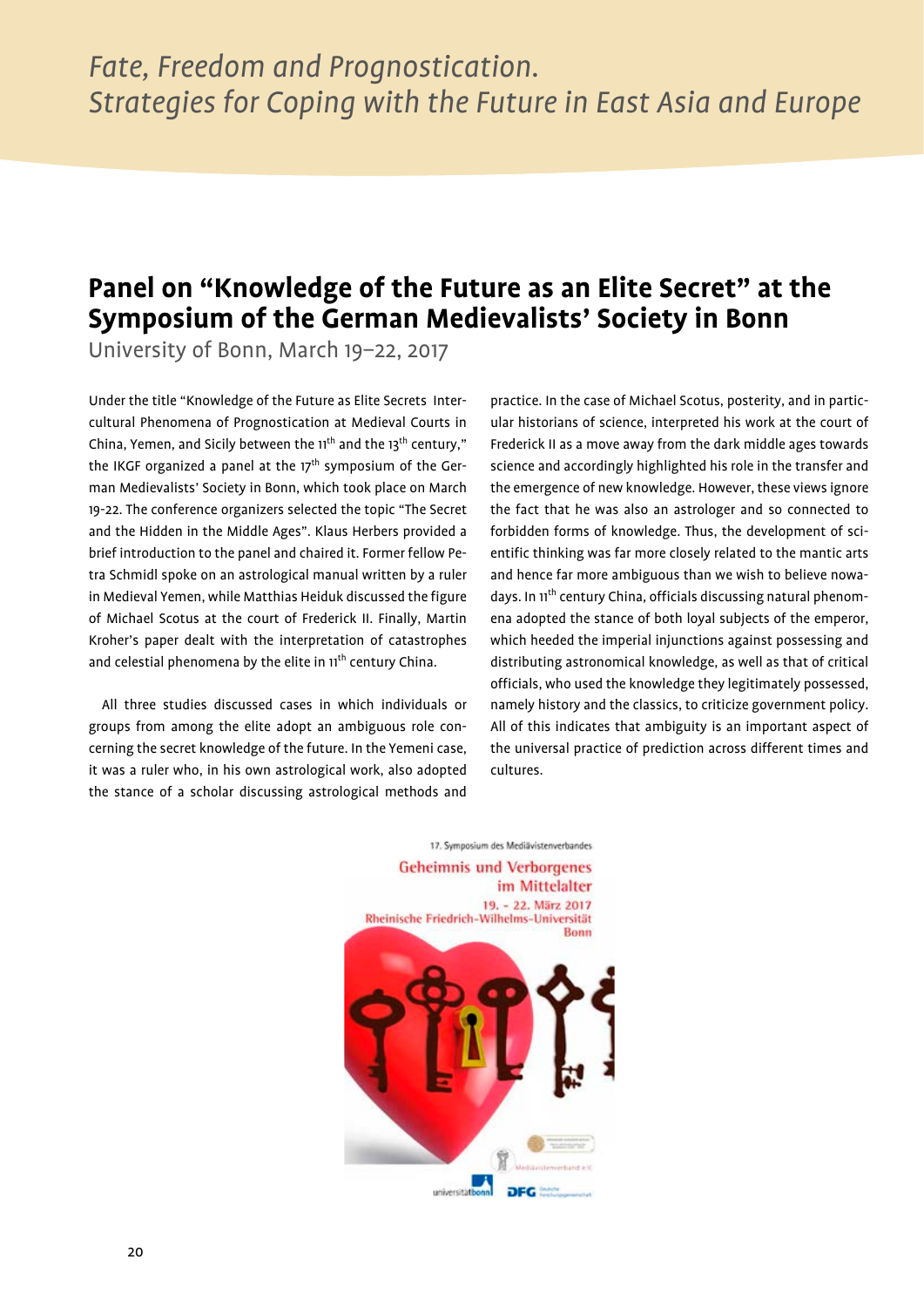# **IN BRIEF**

- Research Fellow Dr. Martin Kroher has left the Consortium in order to move to England and we wish him all the best for his future career. He is succeeded by Matthias Schumann, who has assumed all of his responsibilities and has already actively contributed to this issue of our newsletter.
- Under a new cooperation, the IKGF and the School of Humanities at Ningxia University in China have agreed to exchange researchers between the two institutions, in order to advance their learning and expertise. Both parties will encourage their researchers to make joint applications for national and international research funding, and will share the research materials and results of such joint research projects.
- **News from our former fellows**: Prof. Michael Puett, Walter C. Klein-Professor for Chinese History at Harvard University, was appointed as international FAU ambassador in 2017; Tibetologist Dr. Jan-Ulrich Sobisch received the prestigious German Humboldt research award. Prof. Terry Kleeman was

honored with the Médaille Stanislas Julien for his study on "Celestial Masters: History and Ritual in Early Daoist Communities", which he prepared during his stay at the consortium. Dr. Stéphanie Homola has been appointed as Junior-Professor for Ethnology at the Elite-Master Program "Standards of Decision-Making", FAU Erlangen-Nürnberg.

**News from our former fellows and staff**: The general as-• sembly of the Union Académique Internationale (UAI) at Tokyo elected IKGF deputy director Prof. Dr. Klaus Herbers as vice-president for four years. The UAI is a worldwide federation of all academies of sciences and humanities. IKGF Research Fellow Dr. Zhao Lu has accepted a fellowship at the Max-Planck-Institue for the History of Science in Berlin, which will help to deepen our cooperation with the institute. IKGF Research Coordinator Dr. Rolf Scheuermann is currently on partial leave for three semesters to substitute for the vacant Junior-Professorship for Central Asian Studies at the University of Leipzig.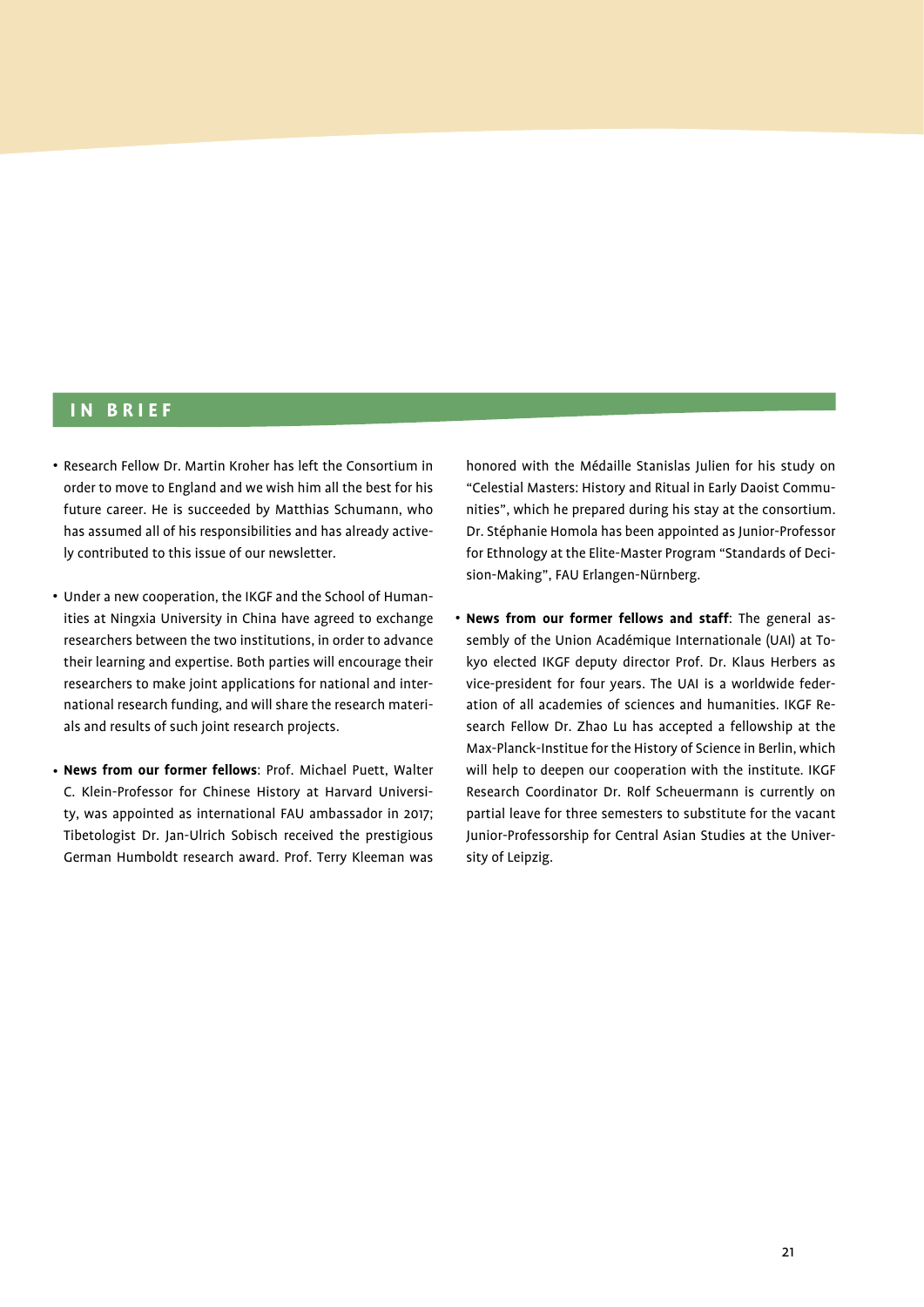# **VISITING FELLOWS**



**Dr. Tao Yingna**, research stay: October 2016-September 2017; research topic: The transmission and transition of Yi-learning in Song literati's notes and their influences on divination (11<sup>th</sup> and 12<sup>th</sup> century).



**Prof. Dr. Klaus Hock**, University of Rostock; research stay: October 2016-September 2017; research topic: The Globalization of African Divination Systems - Theoretical Perspectives from the Study of Religion.



**Dr. Maria Jennifer Falcone**, Università Cattolica del Sacro Cuore; research stay: October 2016-September 2017; research topic: Fate, Destiny, Prognostication and Dream Divination across pagan and Christian cultures: the case of Dracontius.



**Dr. Zhu Haohao**, Wuhan University; research stay: October 2016-September 2017; research topic: Development and Indigenization: Islamic and European Horoscopic Astrology in Ming and Qing China.



**Prof. Dr. Stefano Rapisarda**, Università di Catania; research stay: October-December 2016; research topic: Divination at Court. A Contribution to a forthcoming Handbook of Medieval and Early Modern Prognostication.



**Dr. Piotr Gibas**, College of Charleston; research stay: January-June 2017; research topic: Reading the Future in the Past: Time, Prediction, and History in Early Chinese Historiography.



**Dr. Maud M'Bondjo**, East Asian Civilizations Research Centre CRCAO, Paris; research stay: January-June 2017; research topic: What goes beyond natural order? The articulation of fate (ming) and principle (li) in Zhu Xi's (1130- 1200) philosophical and Mantic discourse.



**Dr. Daniel Canaris**, Department of Italian Studies, University of Sydney; research stay: January-May 2017, and September 2017-April 2018; research topic: Typology, prophecy and Cabbala as a Strategy for Cultural Accommodation in Jesuit Figurism.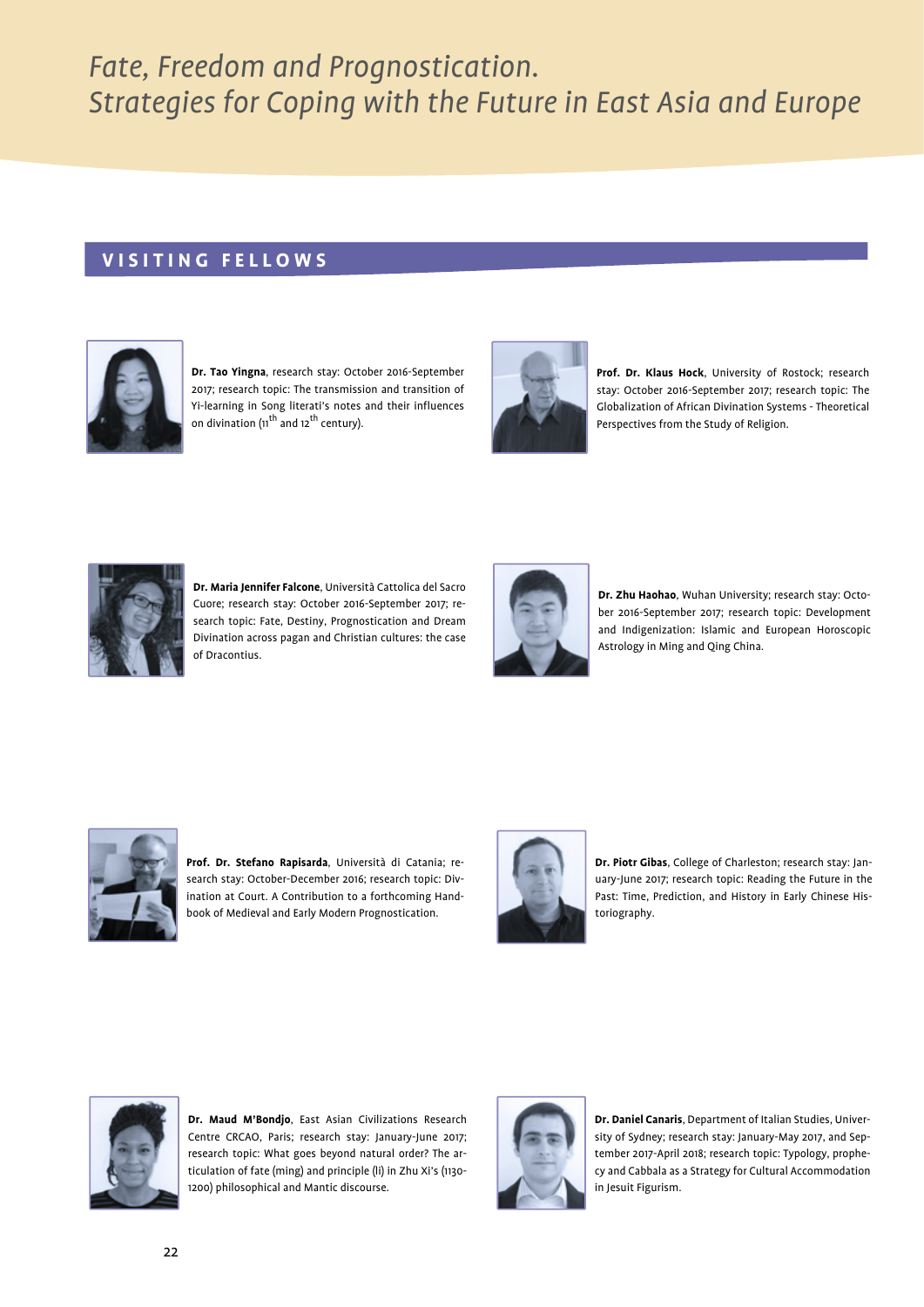

**Prof. Dr. Bee Yun**, Department of Political Science and Diplomacy, Sungkyunkwan University, Seoul; research stay: January 2016-February 2017 ; research topic: Prophet, Astrologer, Philosopher in the Political Literature of the Middle Ages and the Renaissance



**Prof. Dr. Aida Bosch**, Institute of Sociology, Friedrich-Alexander University Erlangen Nürnberg; research stay: October 2016-March 2017; research topic: Ritual Aesthetics and Social Theory.



**Dr. Thomas Meyer**, LMU München; research stay: October 2016-March 2017; research topic: Leo Strauss and the doctrine of providence in medieval Arabic and Jewish philosophy.

# **OUTLOOK**

Compared to the past year, this spring appears relatively calm, with fewer conferences and workshops, but the Consortium continues to work actively on several core projects. The preparation of the medieval handbook and the first volume of the sinological handbook enter their final phase, and the peer-reviewed book series entitled "Prognostication in History" with Brill is currently taking shape, as the initial volumes are under preparation. While the new elite MA graduate program "Standards of Decision-Making" welcomes its first students, life at the Consortium is also transformed by it—in a positive way—as SDAC's students and staff begin actively to participate in our program. IKGF gradually broadens its scope by working on new projects and conferences related to modern forms of prognostication, spirit-writing, and eschatology.